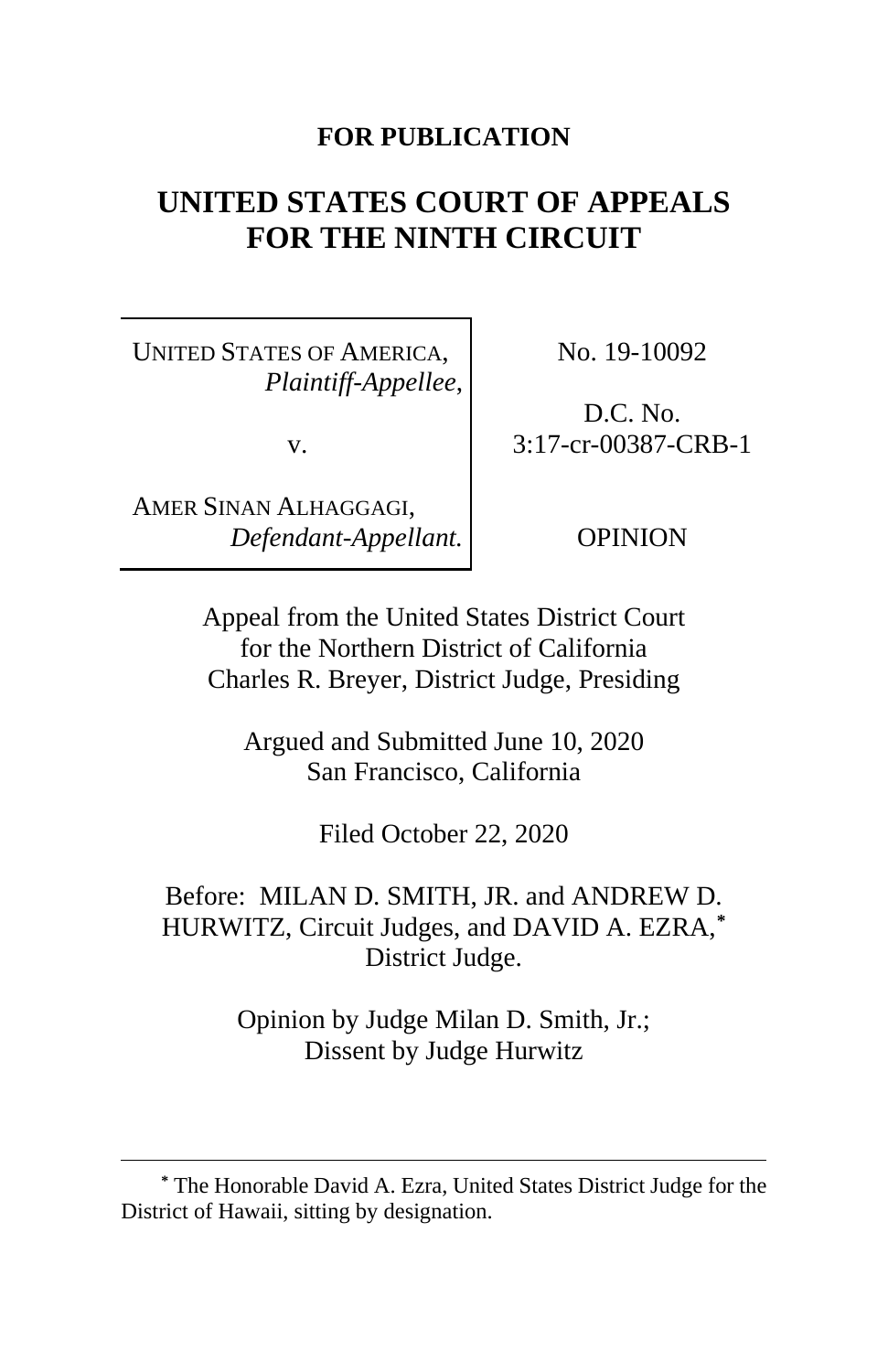### **SUMMARY[\\*\\*](#page-1-0)**

#### **Criminal Law**

The panel vacated a sentence and remanded for resentencing in a case in which the defendant was convicted of attempting to provide material support to a terrorist organization in violation of 18 U.S.C. § 2339B(a)(1).

The defendant opened six social media accounts for people he knew sympathized with ISIS, an offense the district court concluded was "calculated to influence or affect the conduct of government by intimidation or coercion, or to retaliate against the government conduct," and thus triggered application of a terrorism enhancement pursuant to U.S.S.G. § 3A1.4.

The panel explained that the § 3A1.4 enhancement does not automatically apply to all material support offenses. To trigger the enhancement, the government must prove elements distinct from those of the crime of conviction, specifically that the offense committed involved, or was intended to promote, a "federal crime of terrorism," as defined in  $18$  U.S.C. § 2332b(g)(5). Regarding the two prongs of the definition of "federal crime of terrorism," the parties agreed, and the panel held (1) that 18 U.S.C.  $§ 2332b(g)(5)(A)$ —providing that the offense was calculated to influence or affect the conduct of government by intimidation or coercion, or to retaliate against government conduct—imposes a specific intent

<span id="page-1-0"></span>**<sup>\*\*</sup>** This summary constitutes no part of the opinion of the court. It has been prepared by court staff for the convenience of the reader.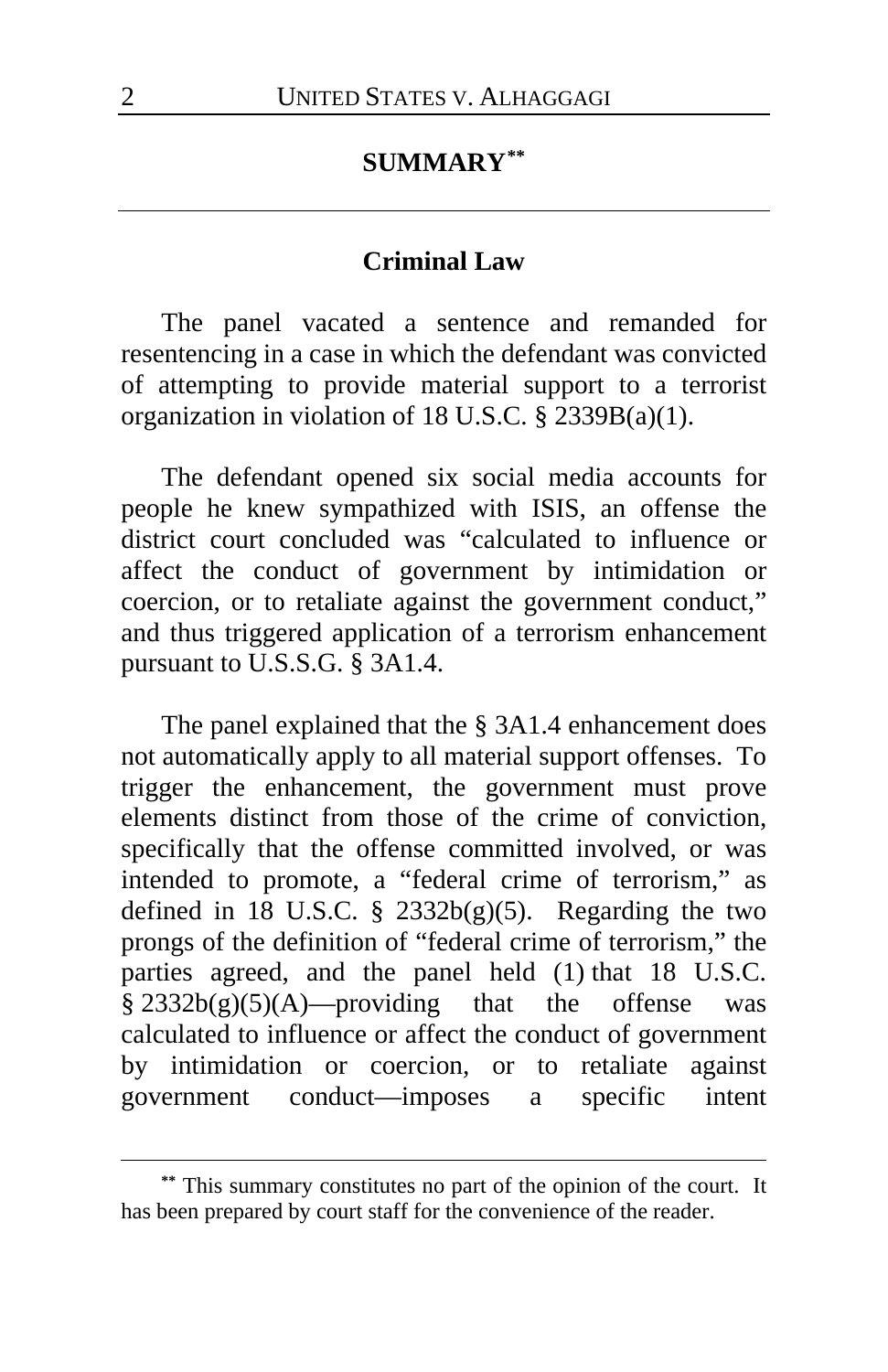requirement; and (2) that the defendant's conviction for violating  $\S$  2339B(a)(1) is one of the enumerated statutes in 18 U.S.C. § 2332b(g)(5)(B).

Addressing the remaining question whether the defendant's conduct satisfied  $\S$  2332b(g)(5)(A), and noting that it was the government's burden to prove that element by clear and convincing evidence, the panel held (1) because the district court failed to determine whether the defendant knew how the accounts he opened were to be used, it could not find that he specifically intended that the accounts be used to coerce or intimidate a government; and (2) the district court did not find sufficient facts to indicate that the defendant's opening of social media accounts was intended to retaliate against government conduct.

The panel concluded that the district court therefore abused its discretion in applying the terrorism enhancement.

Dissenting, Judge Hurwitz wrote that, reviewing the district court's factual findings for clear error and its application of the Sentencing Guidelines to those facts for abuse of discretion, he could not find that the district court erred in finding that the government met its burden of proving by clear and convincing evidence that the defendant committed the enumerated offense with the specific intent to achieve one of the objectives stated in §  $2332b(g)(5)(A)$ .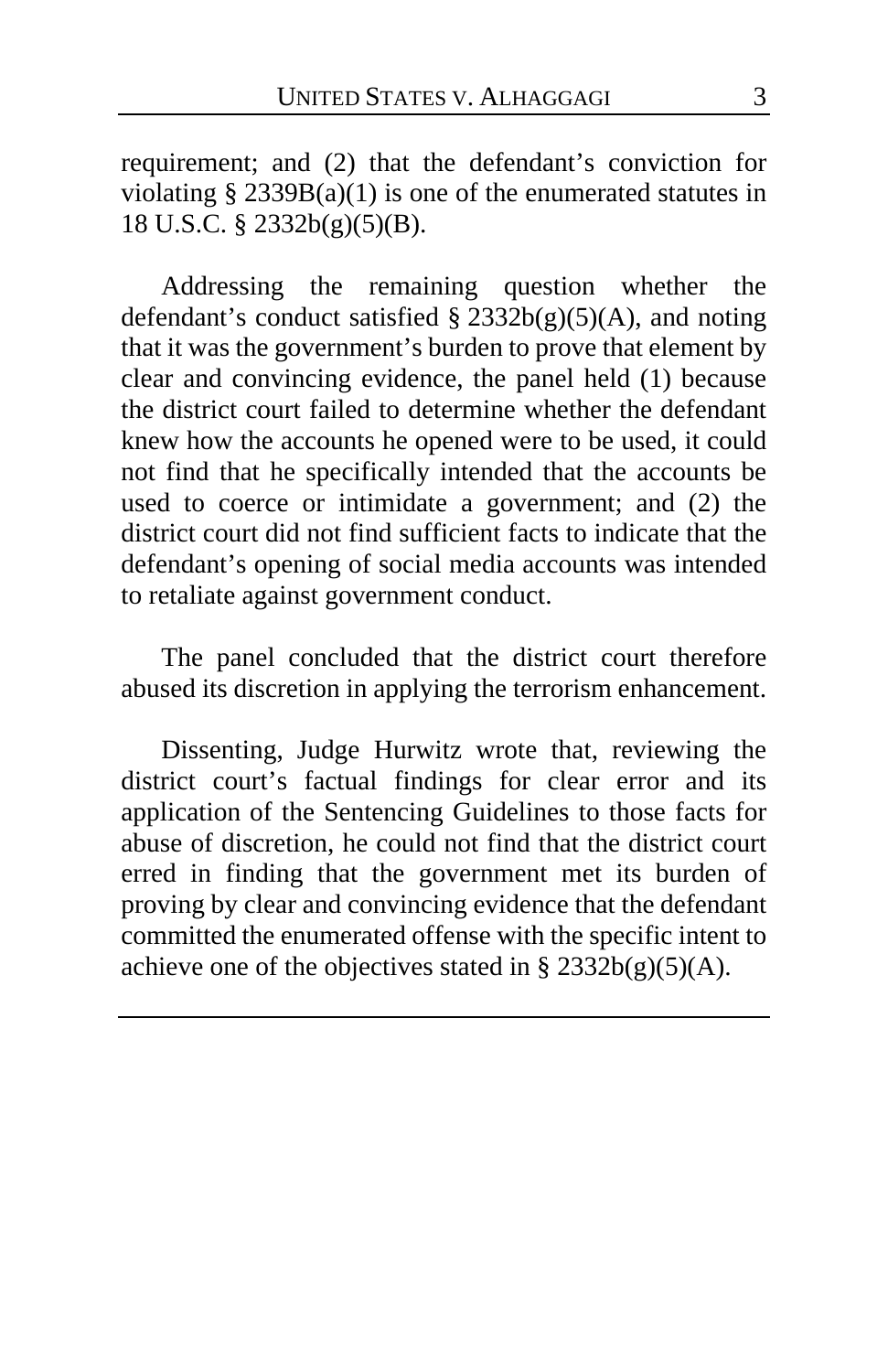#### **COUNSEL**

August Gugelmann (argued) and Mary McNamara, Swanson & McNamara LLP, San Francisco, California, for Defendant-Appellant.

S. Waqar Hasib (argued), Assistant United States Attorney; Merry Jean Chan, Chief, Appellate Division; David L. Anderson, United States Attorney; United States Attorney's Office, San Francisco, California; for Plaintiff-Appellee.

#### **OPINION**

M. SMITH, Circuit Judge:

Amer Sinan Alhaggagi appeals a judgment of conviction and sentence of the United States District Court for the Northern District of California imposing the Sentencing Guidelines' terrorism enhancement, U.S.S.G. § 3A1.4, to his conviction for attempting to provide material support to a terrorist organization in violation of 18 U.S.C. § 2339B(a)(1). Alhaggagi opened six social media accounts for people he knew sympathized with ISIS, an offense the district court concluded was "calculated to influence or affect the conduct of government by intimidation or coercion, or to retaliate against government conduct," 18 U.S.C.  $\S$  2332b(g)(5), and thus triggered application of the terrorism enhancement. We reverse and remand for resentencing.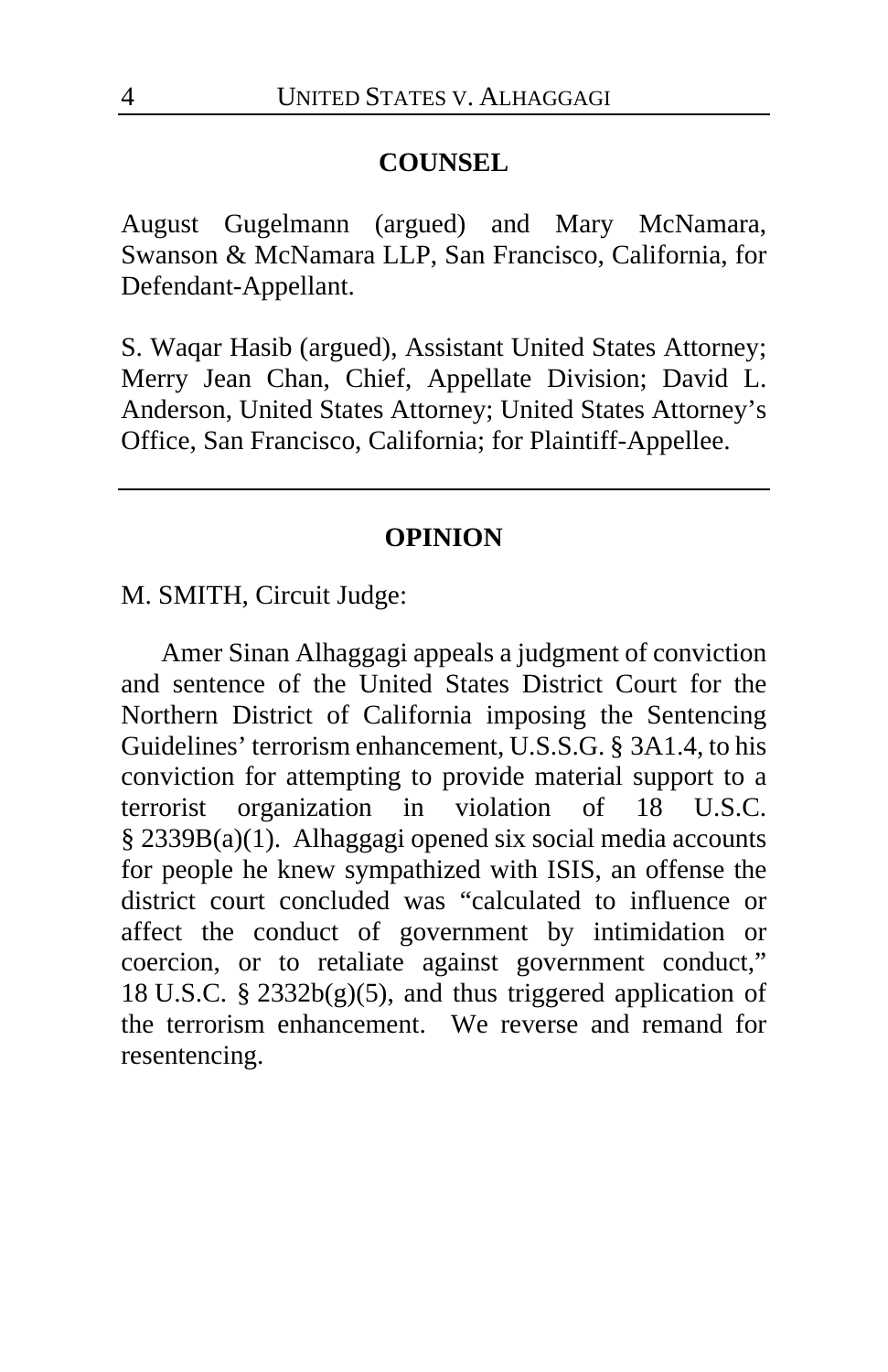#### **FACTUAL AND PROCEDURAL BACKGROUND**

### **I. Alhaggagi's Background**

Amer Alhaggagi was born in Lodi, California to Yemeni immigrants. After September 11, 2001, Alhaggagi's mother moved him and his five siblings to Yemen, while his father remained in the United States. Alhaggagi spent the remained in the United States. remainder of his childhood going back and forth between Yemen, where he lived with his mother, and California, where he lived with his father. In both places, Alhaggagi had a strained relationship with his parents, who raised their children in an observant Muslim household.

In 2009, Alhaggagi and his mother and siblings returned to California to live with his father. Although he was raised in a Muslim home, Alhaggagi was not religious and adhered to few religious traditions. As an escape from his home life, Alhaggagi began spending a lot of time on the Internet, where his father had no insight into his activities. He developed a sarcastic and antagonistic persona online, provoking people by comments he made on YouTube videos. He displayed these characteristics even when he was not online—people could never tell whether he was serious.

#### **II. The FBI Investigation**

In 2016, at the age of 21, Alhaggagi began participating in chatrooms, and chatting on messaging apps like Telegram, which is known to be used by ISIS. He chatted both in Sunni group chats sympathetic to ISIS and Shia group chats that were anti-ISIS. He trolled users in both groups, attempting to start fights by claiming certain users were Shia if he was in a Sunni chatroom, or Sunni if he was in a Shia chatroom, to try to get other users to block them. He was expelled from chatrooms for inviting female users to chat, which was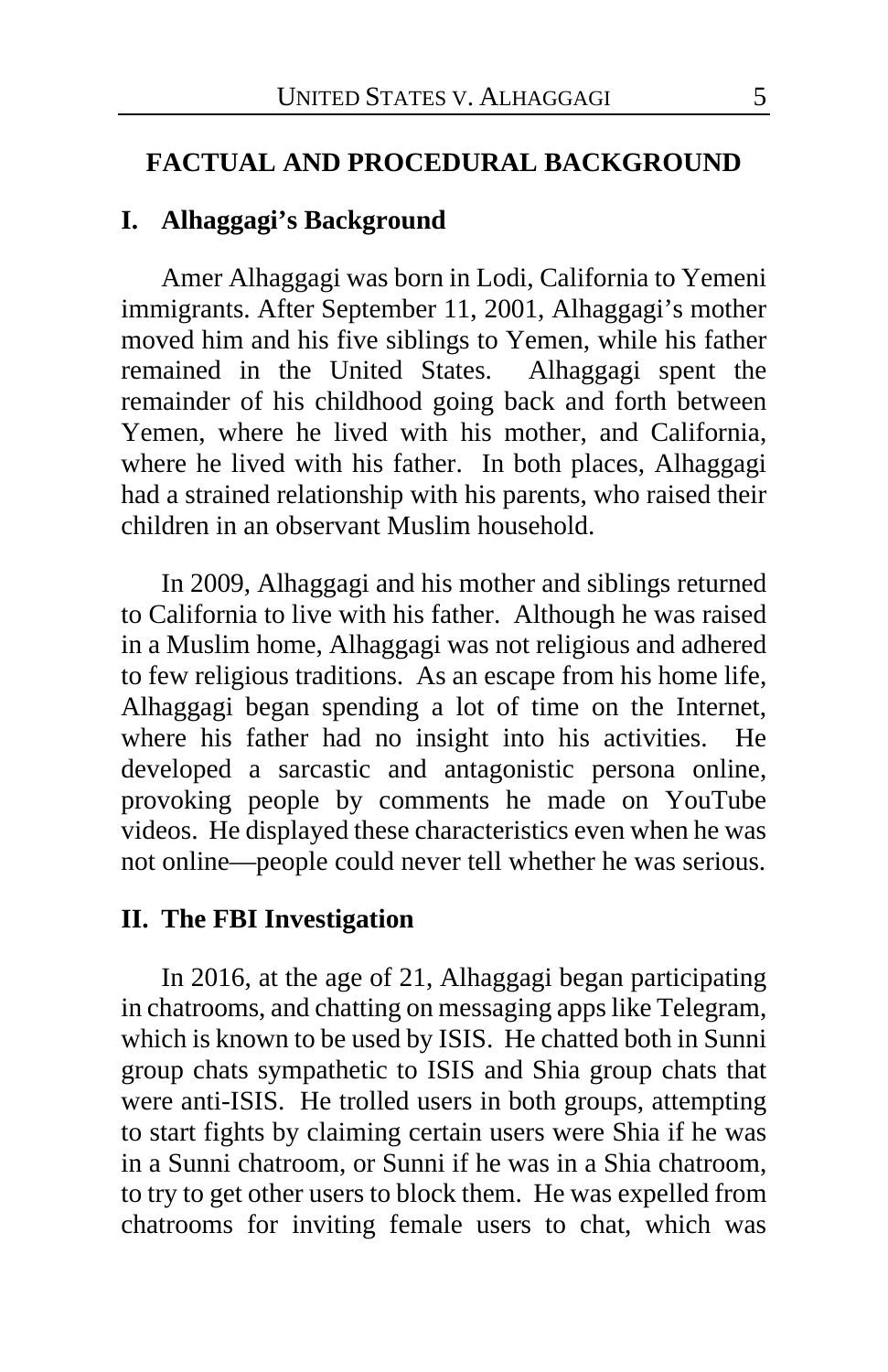against the etiquette of these chatrooms, as participants in those chats followed the Islamic custom of gender segregation.

In one Sunni chatroom, in late July 2016, Alhaggagi caught the attention of a confidential human source (CHS) for the FBI when he expressed interest in purchasing weapons. In chats with the CHS, Alhaggagi made many claims about his ability to procure weapons, explaining that he had friends in Las Vegas who would buy firearms and ship them to him via FedEx or UPS. Alhaggagi also made disturbing claims suggesting he had plans to carry out attacks against "10,000 ppl" in different parts of the Bay Area by detonating bombs in gay nightclubs in San Francisco, setting fire to residential areas of the Berkeley Hills, and lacing cocaine with the poison strychnine and distributing it on Halloween.He claimed to have ordered strychnine online using a fake credit card, of which he sent a screenshot to the CHS, bragging that he engaged in identity theft and had his own device-making equipment to make fake credit cards. He said he would be able to receive deliveries of strychnine undetected, by having packages shipped to an address that did not belong to him and waiting at that address to intercept the deliveries.

In Alhaggagi's view, all of this talk was "pure bullshit and full of absurdities and contradictions"—it was his "chat persona." One minute his persona was selling weapons, the next he claimed to need them, all in the same chatroom. His persona allegedly had associates in Mexican cartels who could get him grenades, bazookas, and RPGs, offered to join a user in Brazil to attack the Olympics, and was considering conducting attacks in Dubai.

Not surprisingly, the FBI was alarmed by Alhaggagi's statements and launched a months-long investigation,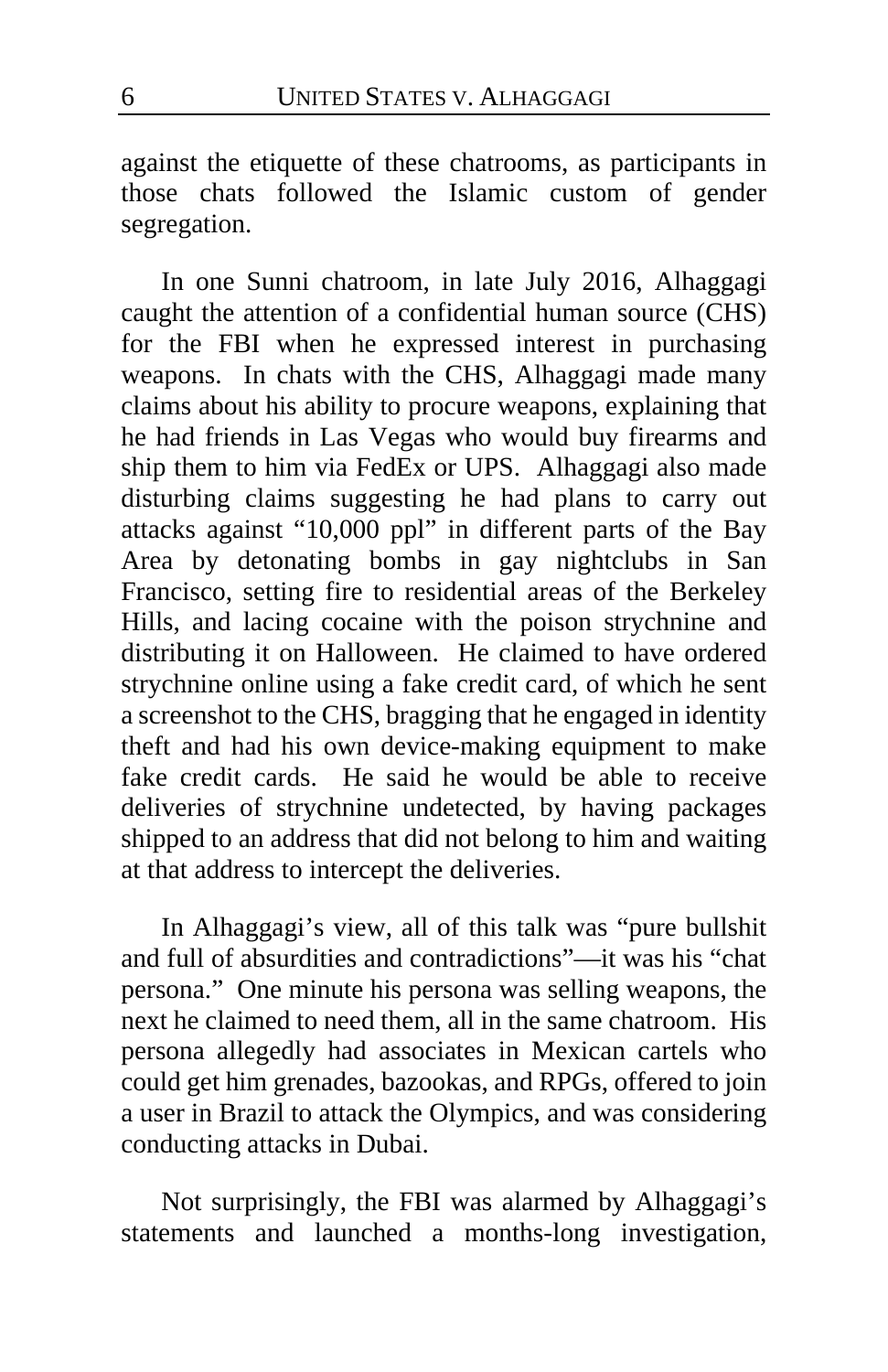including 24-hour surveillance of Alhaggagi. The FBI had the CHS arrange for Alhaggagi to meet an undercover agent (UCE) in person, whom the CHS described as hating "kuffar," non-believers of Islam, and being interested in carrying out a suicide mission. The CHS encouraged and expressed interest in joining Alhaggagi's plans.

At the UCE's request, Alhaggagi met with the UCE on several occasions in late July and early August 2016. Alhaggagi shared the same plans he had discussed with the CHS on Telegram. The two discussed bomb-making, a topic in which the UCE claimed to have experience. On a second occasion, Alhaggagi met with the UCE to visit a storage space where the UCE had allegedly arranged to store supplies they needed to carry out the attacks. Alhaggagi offered to help purchase bomb-making materials, and on the drive there and back, he and the UCE continued to speak of their many plans, discussing car bombs, targeting AT&T Park, and Alhaggagi's plan to join a local police department so he could more easily obtain weapons. On a third occasion, the UCE met again with Alhaggagi at the storage locker, where the FBI had left several barrels of mock explosives. In the moment, Alhaggagi expressed excitement upon seeing the explosives, and on the drive back, he pointed out places he believed would be good targets for bombs.

After that meeting, however, Alhaggagi began distancing himself from the CHS on Telegram and the UCE. He told the district court that upon seeing the explosives, "it only hit me at that moment that I've been talking to these people for far too long and had no idea what I've gotten myself into and now I'm kinda freaked out . . . I never took it seriously and I never realized how serious he was until he was ready to make a bomb (so I believed at the time) which I wanted no part of!"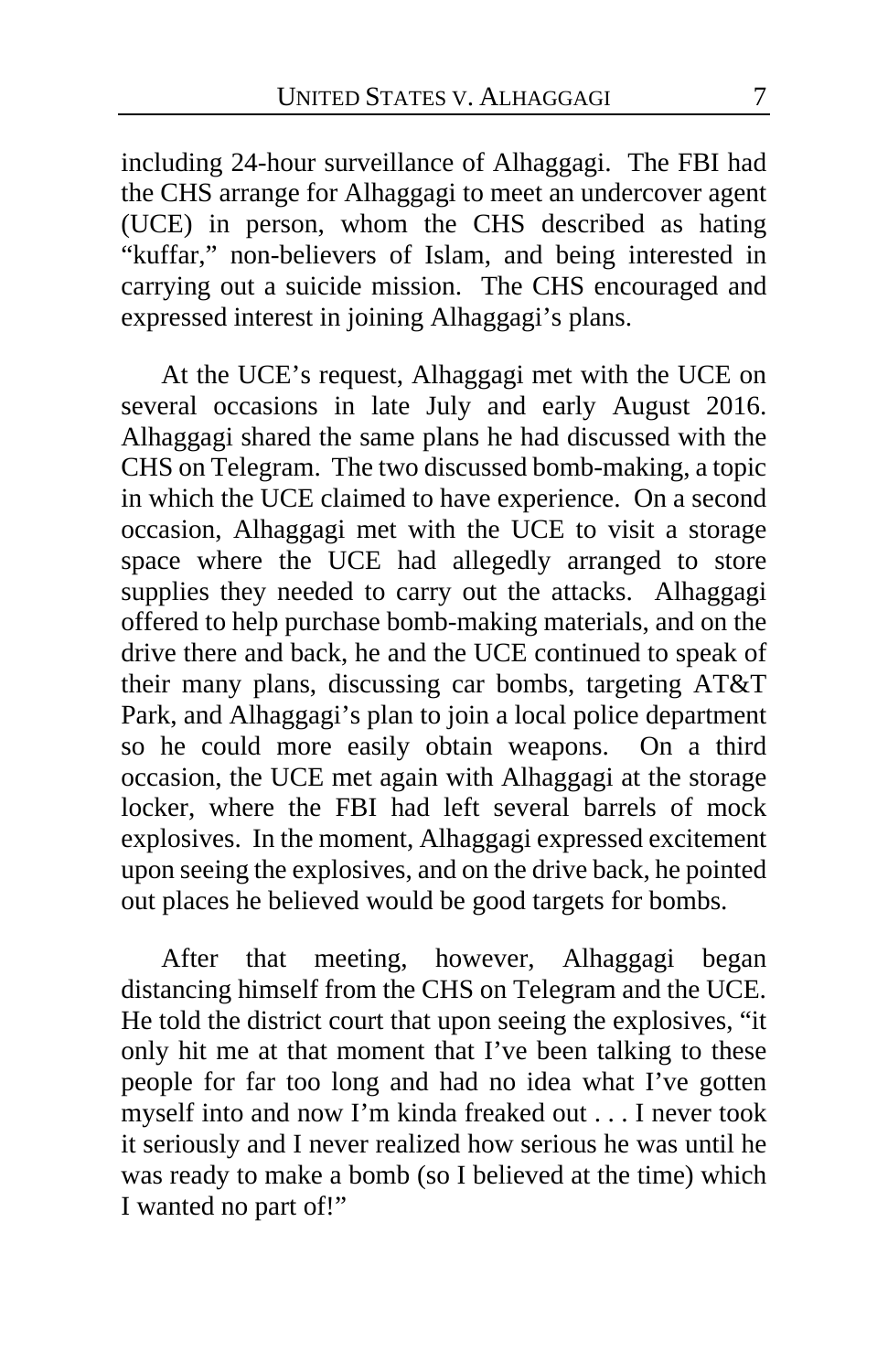From late August to September 2016, Alhaggagi skipped meetings intended to practice the attacks with the UCE, and ignored many attempts by the UCE to contact him. On September 23, 2016, the UCE approached Alhaggagi on the street and asked if they could share a meal. Alhaggagi agreed, but said he needed to get something from his house first. He never returned to meet the UCE, and they never communicated with each other again.

## **III. Alhaggagi's Arrest, Indictment, and Guilty Plea**

On November 29, 2016, Alhaggagi was arrested on identity theft charges, and the FBI searched his home. Searches of Alhaggagi's electronic devices indicated that about a month after cutting ties with the UCE, Alhaggagi began chatting online with people whom he believed to be ISIS members in a particular chatroom with posts from ISIS supporters and people expressing hate toward the United States and Syrian and Iraqi governments.

Around that time, Alhaggagi agreed on two occasions to open social media and email accounts for purported ISIS members. Specifically, on October 31, 2016, Alhaggagi opened a Facebook, Twitter, and Gmail account and passed the account information on to the person with whom he was chatting. That person asked him, "Brother, do you support the Caliphate State?" and Alhaggagi responded, "of course." On November 15, 2016, a Telegram user called Abu Muharib Iraqi**[1](#page-7-0)** introduced himself to Alhaggagi, said he was sent from a supporter of the caliphate, and asked Alhaggagi

<span id="page-7-0"></span>**<sup>1</sup>** Abu Muharab Iraqi, a 17-year-old, was later captured and interviewed by FBI agents in Iraq. He confirmed that he swore an oath of allegiance to Abu Bakr al-Baghdadi, the deceased leader of ISIS, and recognized Alhaggagi by one of his usernames.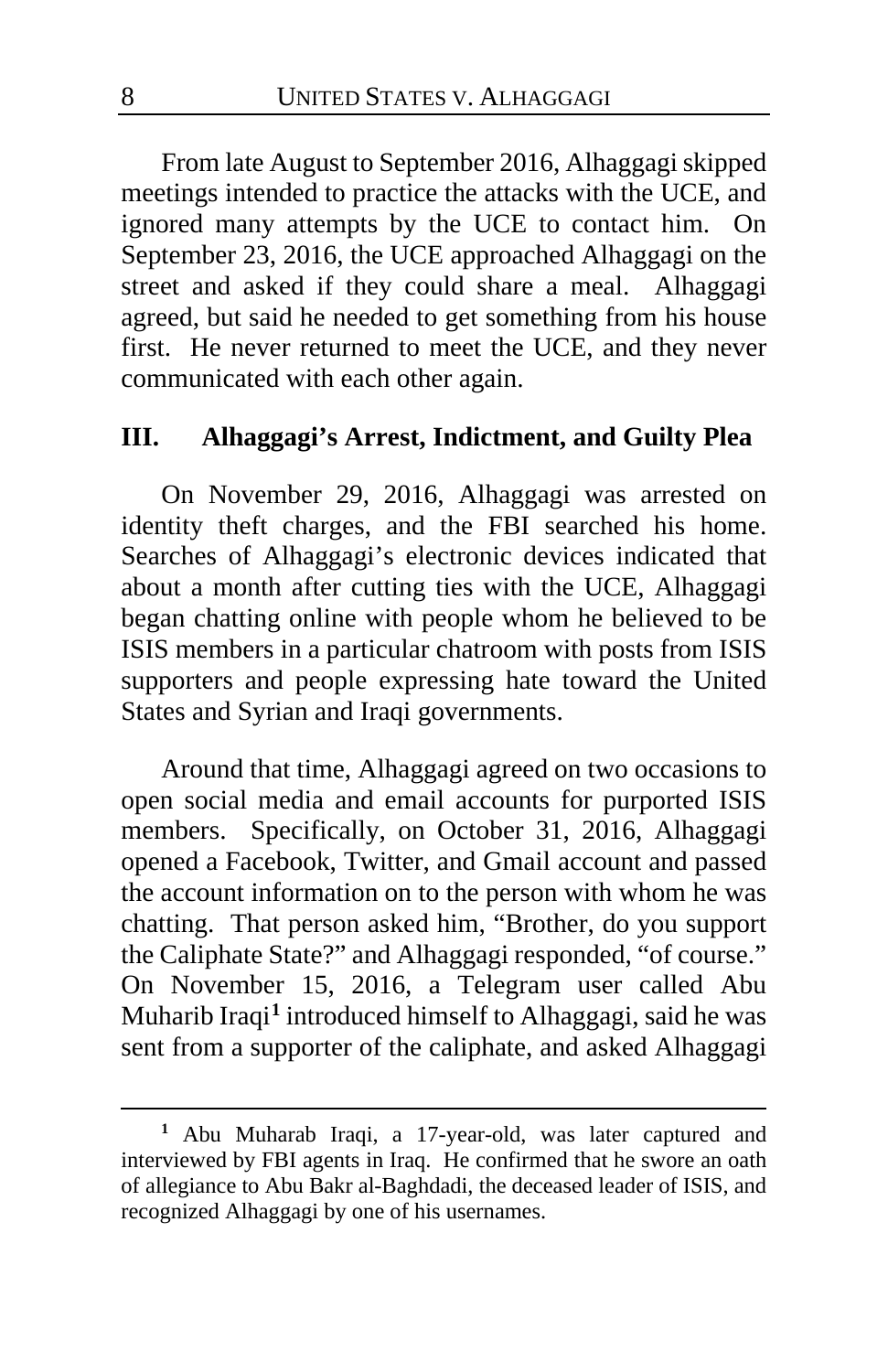to open Twitter accounts. Alhaggagi agreed, believing he needed to curry favor with certain users to continue his trolling and retaliatory games. He opened Twitter and Gmail accounts and passed along the account information. Some of the accounts Alhaggagi opened were later used to report ISIS attacks in Mosul, Iraq, destroyed tanks, planes, and Humvees, and the deaths of Peshmerga and Iraqi soldiers. The posts were attributed to Amaq, which is known to be ISIS's propaganda organization.

The FBI search also revealed that Alhaggagi had at some point accessed a bomb-making manual he had previously downloaded and exchanged messages with users on Telegram about bomb-making. It revealed a powerpoint presentation about strychnine and internet searches around mid-October for large Halloween events. Other internet history revealed searches for information on flammable liquids, rocket igniters, electric matchers, and sulfuric acid. Alhaggagi had also posted in chatrooms materials about jihadist courses, instructions to build a napalm bomb and chloroform, and links to a training video for ISIS supporters about how to assist in cyberattacks.

On July 18, 2018, Alhaggagi pled guilty without a plea agreement to the four counts alleged in the indictment: Count One, attempting to provide material support to a designated foreign terrorist organization, 18 U.S.C. § 2339B(a)(1); Count 2, possessing device-making equipment, 18 U.S.C.  $\frac{1}{2}$  1029(a)(4); Count 3, using an unauthorized access device, 18 U.S.C. § 1029(a)(2); and Count 4, aggravated identity theft.

# **IV. Sentencing**

The probation office prepared a presentence report (PSR), which concluded that the terrorism enhancement,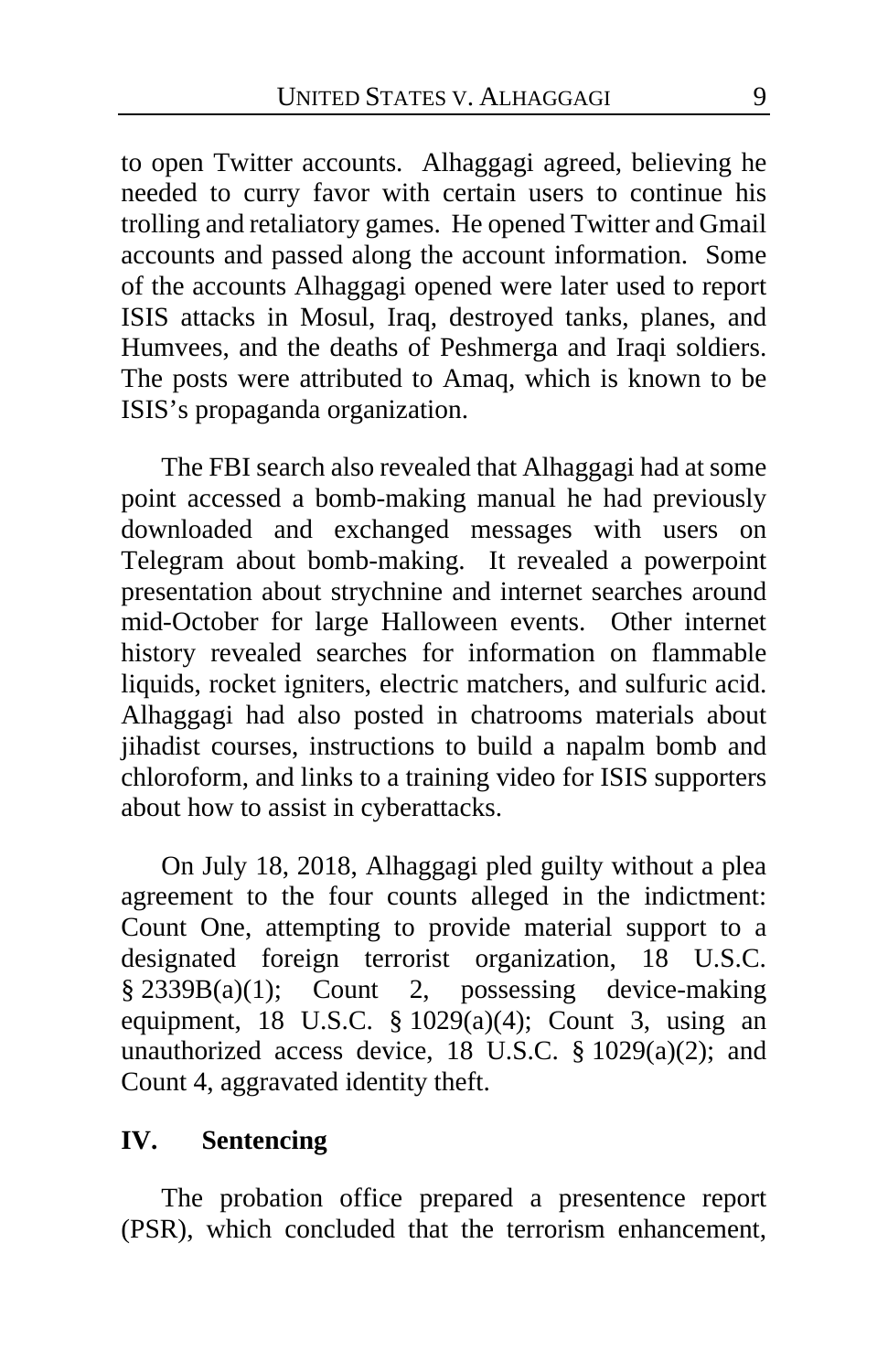U.S.S.G. § 3A1.4, did not apply in Alhaggagi's case. The PSR calculated the total offense level at 26, with a 3-point reduction for acceptance of responsibility, and a Criminal History Category I. This put the guidelines range at 46–57 months, and the probation office recommended a 48-month sentence.

Alhaggagi presented the expert opinion of Dr. Marc Sagemen, a forensic psychiatrist and anti-terrorism expert, who conducted a multi-day evaluation of Alhaggagi. Dr. Sagemen opined that Alhaggagi was not radicalized, did not harbor anti-American sentiment, and "demonstrates a lack of ideological commitment to jihad." Rather, Dr. Sagemen concluded Alhaggagi was an "immature young man who bragged online about being a dangerous terrorist to impress gullible young men communicating with him."

In its sentencing memorandum, the government argued that the terrorism enhancement was applicable, and calculated the total offense level at 38, with a criminal history category VI, yielding a guidelines range of 360–564 months. The government recommended a sentence of 396 months.

Following a two-day evidentiary hearing, the district court sentenced Alhaggagi to 164 months on Count One, 164 months on Count Two, 120 months on Count Three, and 24 months on Count Four. The court ordered the sentences on Counts One, Two, and Three to run concurrently, and the sentence on Count Four to run consecutively, as required by statute, for a total of 188 months.**[2](#page-9-0)** The court also imposed a

<span id="page-9-0"></span>**<sup>2</sup>** Alhaggagi does not challenge the sentence on Count Four on appeal.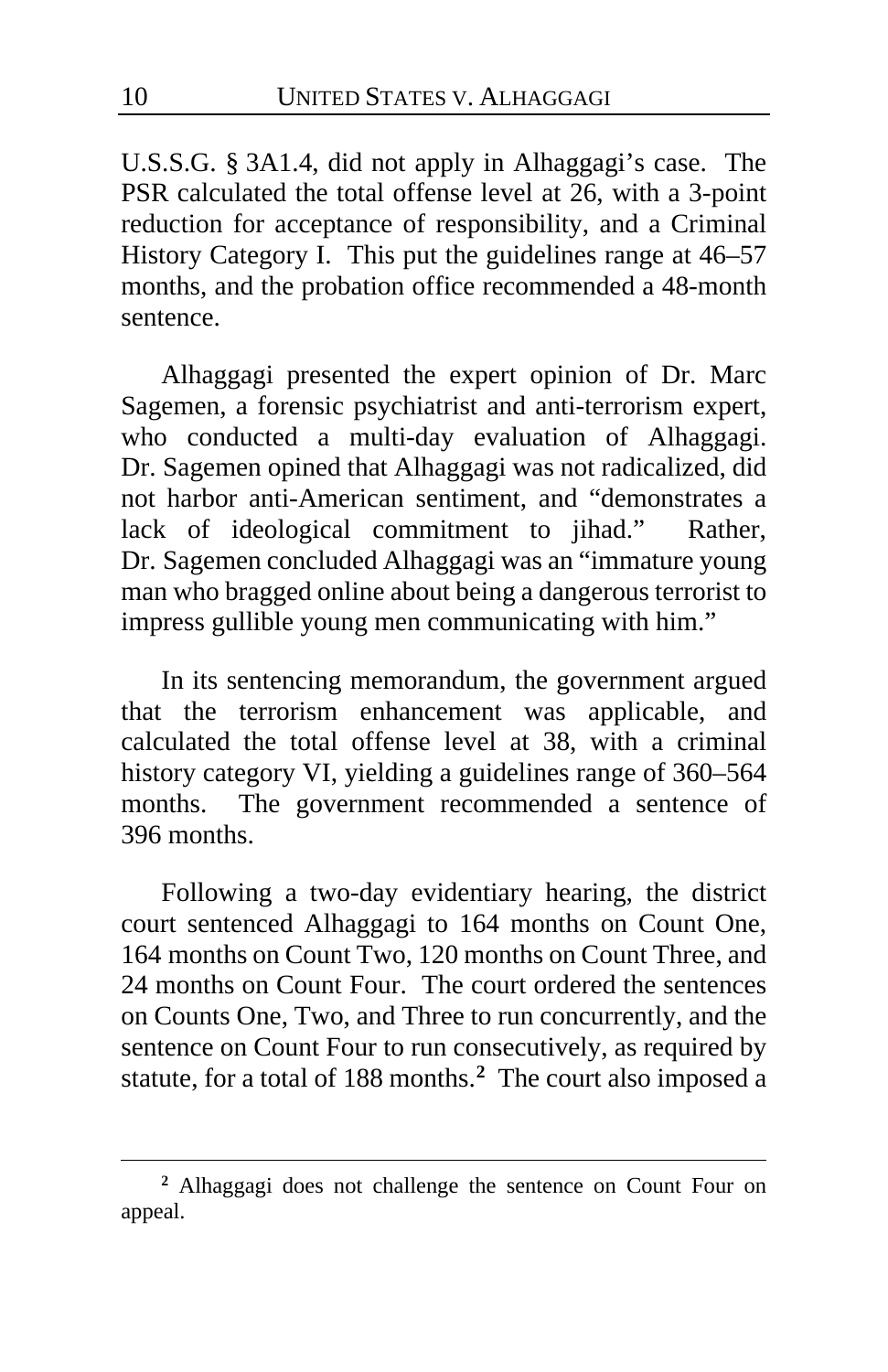term of 10 years' supervised release on Count One and 3 years on each remaining count, to run concurrently.

In a separate written order, the district court explained its application of the terrorism enhancement.**[3](#page-10-0)** Reciting the definition of "federal crime of terrorism" from 18 U.S.C.  $§$  2332b(g)(5), the court recognized that the crime of conviction, attempting to provide material support, was one of the enumerated statutes to which the enhancement applies. It concluded that the only dispute was whether Alhaggagi's material support offense "constituted an offense that is 'calculated [1] to influence or affect the conduct of government by intimidation or coercion, or [2] to retaliate against government conduct."

Evaluating the first prong, the district court concluded that Alhaggagi knew the social media and email accounts he opened would "influence or affect the conduct of government by intimidation or coercion." 18 U.S.C.  $§ 2332b(g)(5)(A)$ . The district court reasoned that Alhaggagi need not have seen the anti-government posts in the Telegram chatroom to understand the anti-government purpose of the accounts he opened because "what other purpose would the accounts serve?" The district court further noted:

> Defendant splits hairs in asserting that "it can be safely presumed that he understood the accounts would be used (if at all) to spread information sympathetic to ISIS. But he did

<span id="page-10-0"></span>**<sup>3</sup>** The order also explained the district court's reasoning for departing from a criminal history category of VI, as provided by U.S.S.G. § 3A1.4, to a criminal history category of I. The district court's well-reasoned decision on this point is not at issue on appeal.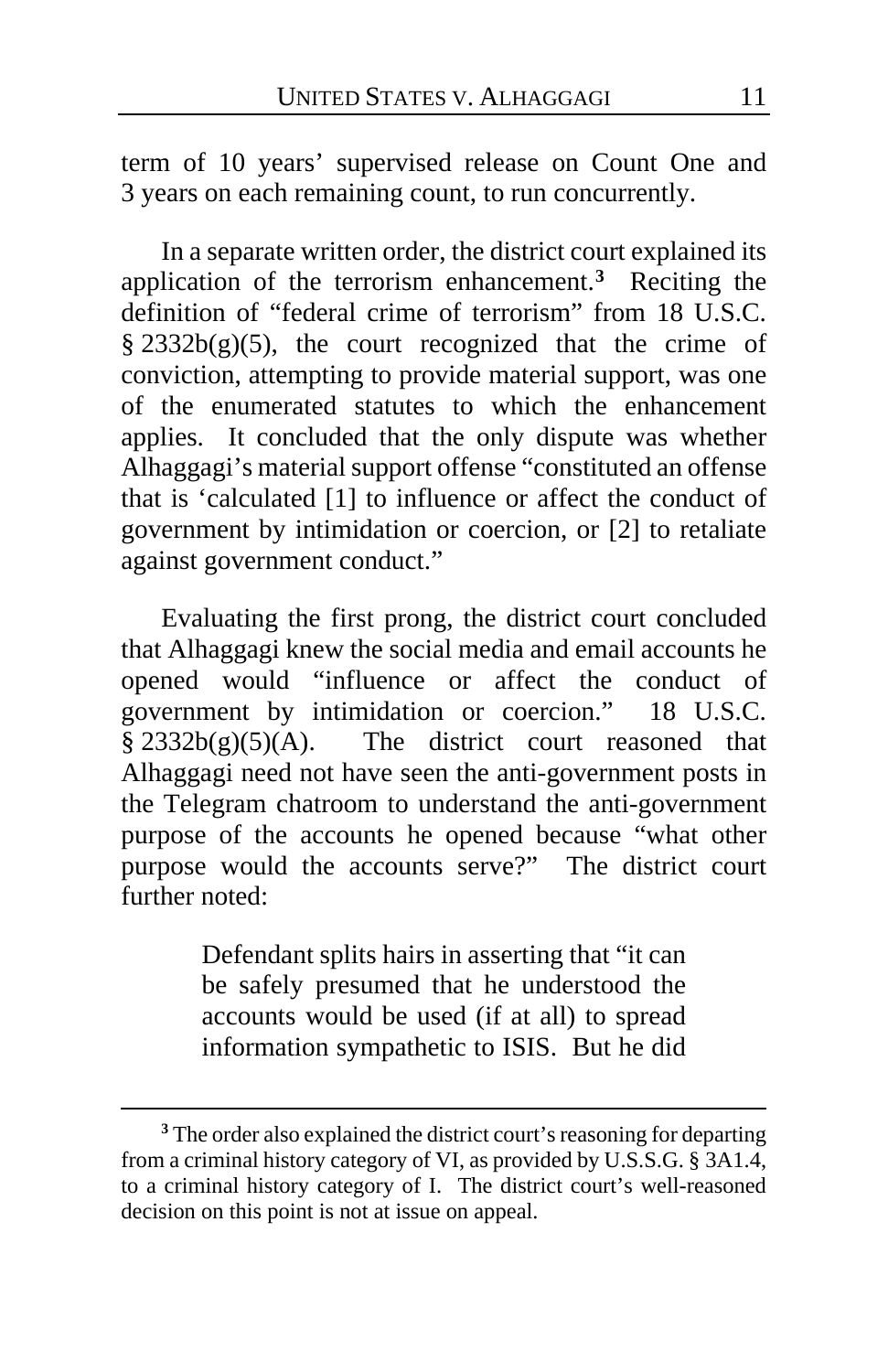not know that they would be used to influence government conduct by coercion or<br>intimidation." Spreading information Spreading information sympathetic to ISIS strengthens ISIS, which combats hostile governments through<br>intimidation and force. This is a rather intimidation and force. straightforward cause and effect, not nearly as convoluted as Defendant contends.

The district court, therefore, saw no difference between general propaganda and propaganda aimed to influence or affect government conduct by intimidation and force. Accordingly, the court found that the government demonstrated by clear and convincing evidence that the terrorism enhancement applied to Alhaggagi's sentence pursuant to the first prong.

With respect to the second prong, the court concluded "for essentially the same reasons" that Alhaggagi had the specific intent to commit an offense that was calculated to "retaliate against government conduct." The court reasoned retaliation against government conduct "is one of the central features of ISIS," is "a central feature of the propaganda ISIS distributes through social media," and was "a theme in the chatroom Defendant frequented." The court thus concluded that opening social media accounts for ISIS to be used to "spread[] information sympathetic to ISIS[,] strengthens ISIS and recruits adherents to ISIS, which leads to retaliation against governments with acts of terror." Accordingly, it found that Alhaggagi had the specific intent to commit an offense that was calculated to "retaliate against government conduct."

Alhaggagi timely appealed his sentence.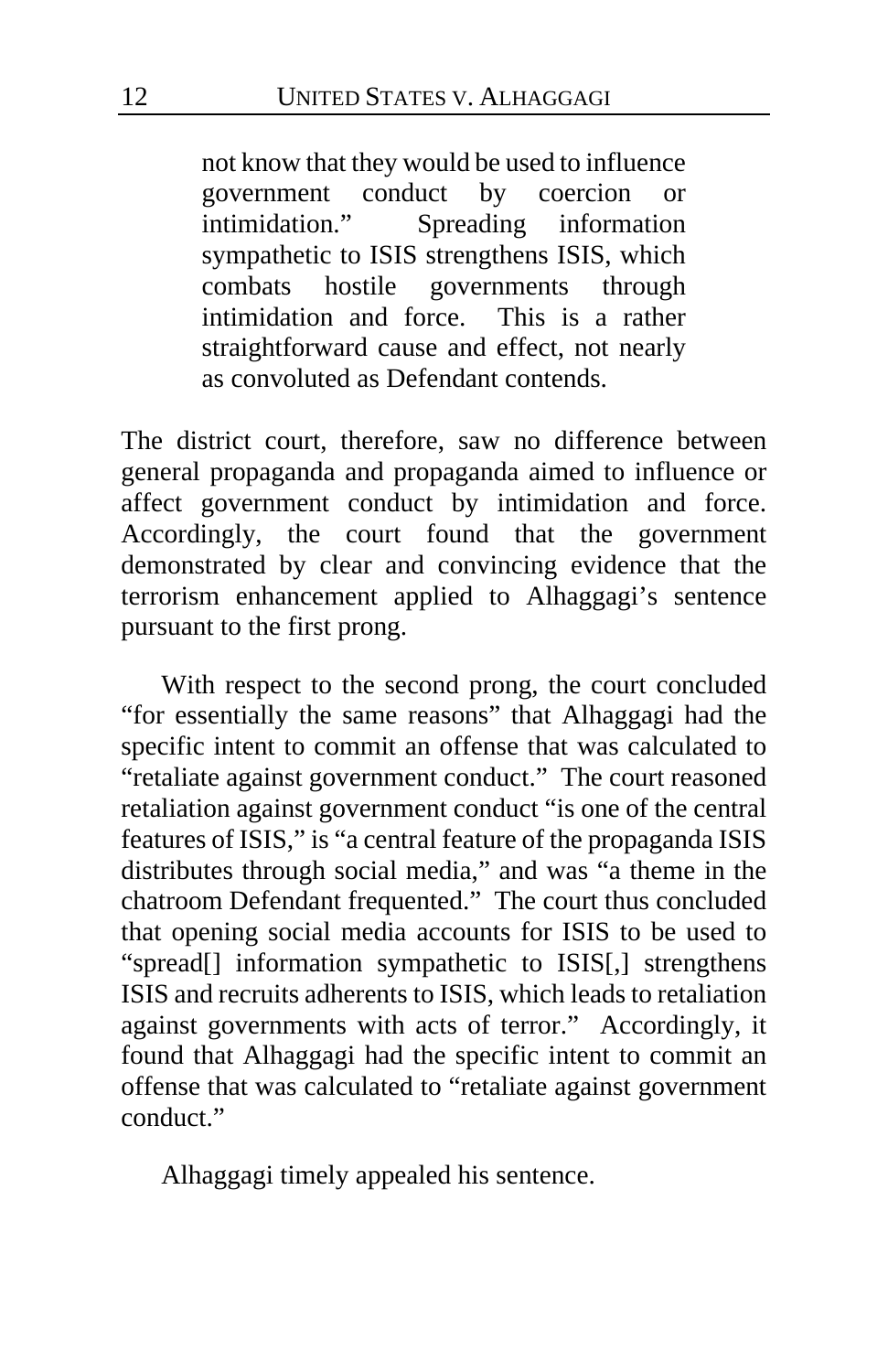### **JURISDICTION AND STANDARDS OF REVIEW**

We have jurisdiction pursuant to 28 U.S.C. § 1291. "We review a district court's construction and interpretation of the Guidelines de novo and its application of the Guidelines to the facts for abuse of discretion." *United States v. Simon*, 858 F.3d 1289, 1293 (9th Cir. 2017) (en banc) (alteration and citation omitted).

#### **ANALYSIS**

In this appeal, we consider whether the district court abused its discretion in applying the terrorism enhancement in sentencing Alhaggagi.**[4](#page-12-0)**

# **I. Distinguishing the terrorism enhancement from the elements of the underlying crime**

The terrorism enhancement, U.S.S.G. § 3A1.4, imposes a significantly harsher punishment on those who commit certain types of crimes of terrorism. The enhancement increases a defendant's offense level to a minimum of 32 and designates a defendant's criminal history category as Category VI, regardless of whether the defendant has previously committed a crime. U.S.S.G. § 3A1.4. To trigger this enhancement, the government must prove elements distinct from those of the crime of conviction, specifically that the offense committed "involved, or was intended to promote, a federal crime of terrorism." *Id.*

<span id="page-12-0"></span>**<sup>4</sup>** Alhaggagi also argued on appeal that the district court committed procedural error by not articulating the reasoning for the sentences on Counts Two and Three, and that the sentences are substantively unreasonable. Because we remand for resentencing, we need not consider those arguments.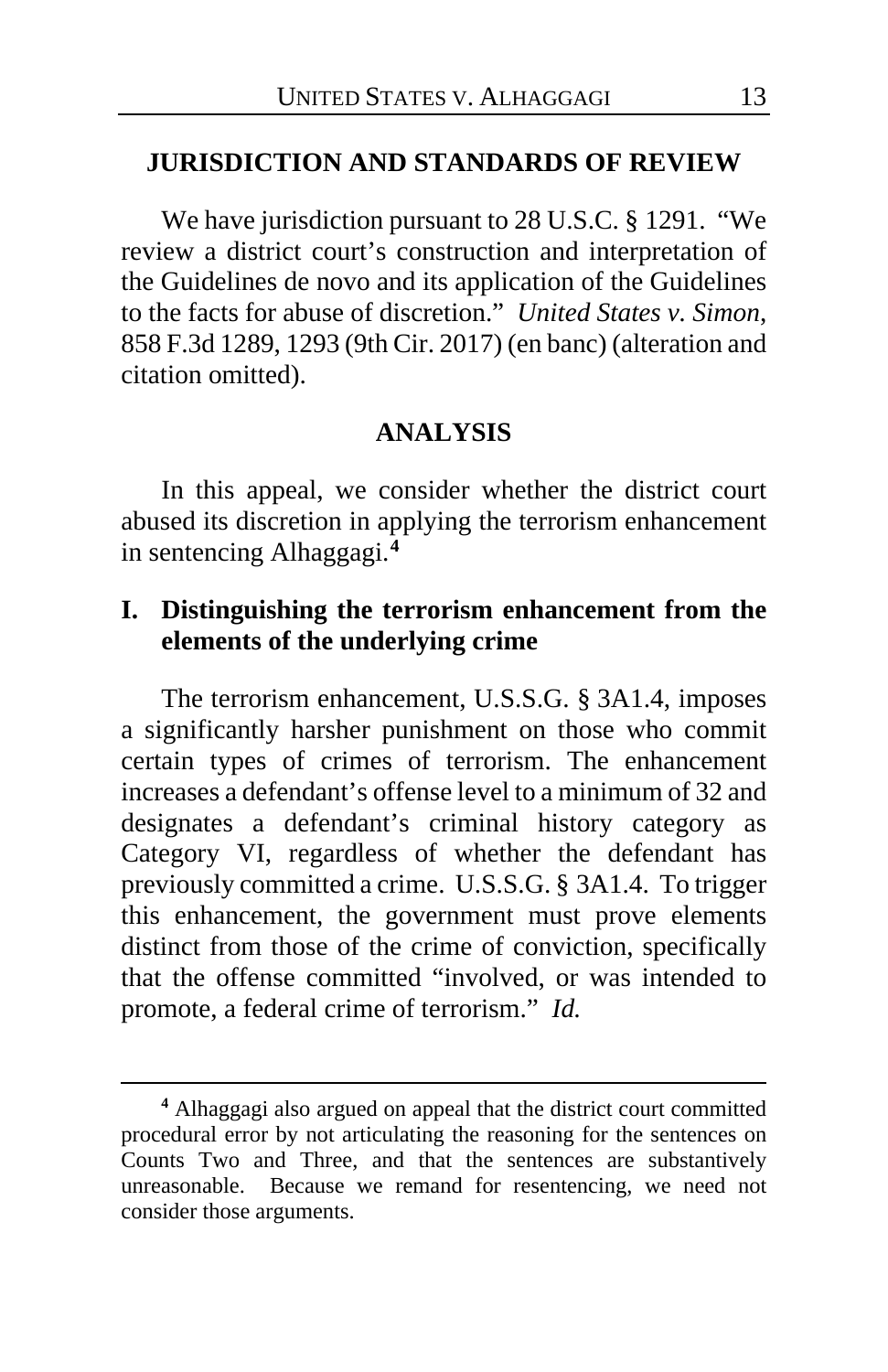The term "federal crime of terrorism" is defined as "an offense that is . . . calculated to influence or affect the conduct of government by intimidation or coercion, or to retaliate against government conduct," 18 U.S.C.  $§$  2332b(g)(5)(A), and that "is a violation of" certain enumerated statutes, 18 U.S.C. §  $2332b(g)(5)(B)$ . Both parts of §  $2332b(g)(5)$  must be satisfied for the enhancement to apply. *See United States v. Tankersley*, 537 F.3d 1100, 1113 (9th Cir. 2008); *United States v. Parr*, 545 F.3d 491, 504 (7th Cir. 2008).

The material support statute, by contrast, requires proof that a defendant attempted to, conspired to, or did provide "material support or resources to a foreign terrorist organization," knowing "that the organization is a designated terrorist organization" or "that the organization has engaged or engages in terrorism." 18 U.S.C.  $§ 2339B(a)(1)$ . It is possible for a defendant to provide material support to a terrorist group in violation of 18 U.S.C.  $§$  2339B(a)(1) without intending that the support or resources would influence, affect, or retaliate against government conduct to satisfy the first prong of the definition of federal crime of terrorism. *See, e.g.*, *United States v. Chandia* (*Chandia I*), 514 F.3d 365, 376 (4th Cir. 2008).

The enhancement, therefore, does not automatically apply to all material support offenses. Congress created this distinction in order to punish certain dangerous terrorists more severely than persons who committed non-violent crimes. *See Tankersley*, 537 F.3d at 1113. Thus, to warrant a substantial increase in punishment pursuant to the terrorism enhancement, a defendant must have the requisite intent necessary to satisfy the definition of federal crime of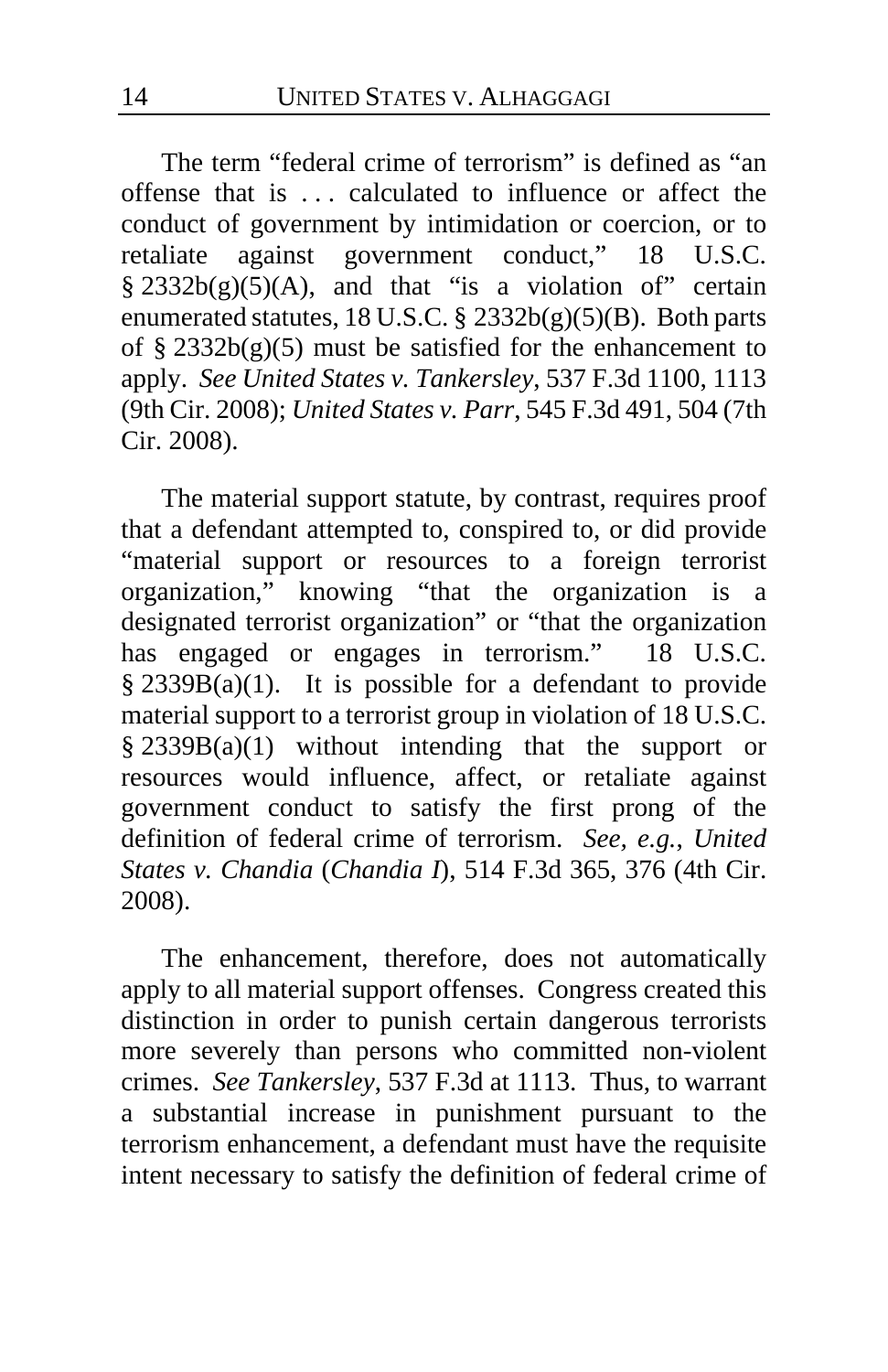terrorism, beyond the intent required to establish a violation of the material support statute.

# **II. The terrorism enhancement requires examining the specific intent with respect to the offense of conviction**

The parties agree, consistent with the district court's decision and those of our sister circuits that have addressed the issue, that  $\S 2332b(g)(5)(A)$  imposes a specific intent requirement. *See, e.g.*, *United States v. Hassan*, 742 F.3d 104, 148–49 (4th Cir. 2014); *United States v. Wright*, 747 F.3d 399, 408 (6th Cir. 2014); *United States v. Mohamed*, 757 F.3d 757, 760 (8th Cir. 2014); *United States v. Stewart*, 590 F.3d 93, 138 (2d Cir. 2009) ("[C]omission of a federal crime of terrorism . . . incorporates a specific intent requirement.") (quoting *Chandia I*, 514 F.3d at 376 (cleaned up)).

We agree with this interpretation of  $\S 2332b(g)(5)$  and the reasoning of our sister circuits in adopting it.**[5](#page-14-0)** As the Second Circuit explained, § 2332b(g)(5) "does not require proof of a defendant's particular motive," which is "concerned with the rationale for an actor's particular conduct." *United States v. Awan*, 607 F.3d 306, 317 (2d Cir. 2010). Rather, "'[c]alculation' is concerned with the object that the actor seeks to achieve through planning or contrivance." *Id.* The appropriate focus thus is not "on the defendant, but on his 'offense,' asking whether it was calculated, *i.e.*, planned—for whatever reason or motive—

<span id="page-14-0"></span>**<sup>5</sup>** Although we previously acknowledged that the terrorism enhancement requires a showing of intent, *Tankersley*, 537 F.3d at 1113, we did not decide the level of intent required. *See id.* (holding a sentence was not per se unreasonable where the terrorism enhancement was inapplicable but the district court imposed a twelve-level upward departure to mirror the punishment had the enhancement applied).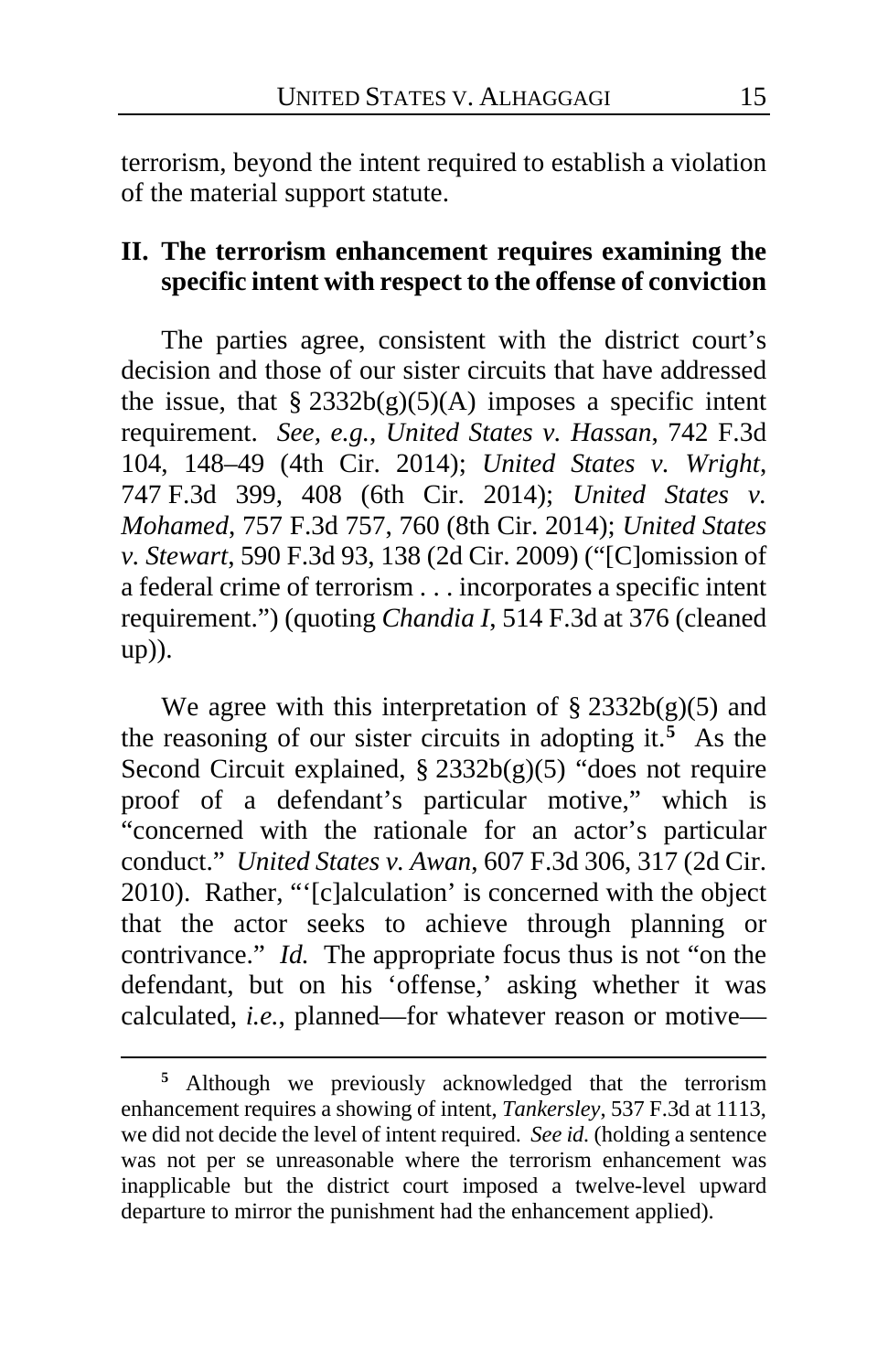to achieve the stated object." *Id.* In other words,  $2332b(g)(5)$  "is better understood as imposing a requirement 'that the *underlying felony* [be] calculated to influence or affect the conduct of government by intimidation or coercion, or to retaliate against government conduct." *Id.*  (quoting *Stewart*, 590 F.3d at 138).**[6](#page-15-0)**

Against that backdrop, we consider whether the evidence supports a finding that Alhaggagi's conduct meets the definition of federal crime of terrorism required for § 3A1.4 to apply.

## **III. The terrorism enhancement does not apply in this case**

The parties do not dispute that Alhaggagi's conviction satisfies the second prong of the definition of federal crime of terrorism. The crime of conviction here—attempt to provide material support in violation of 18 U.S.C.  $§$  2339B(a)(1)—is one of the enumerated statutes in 18 U.S.C. § 2332b(g)(5)(B).

<span id="page-15-0"></span>**<sup>6</sup>** The government argues Alhaggagi's acts and statements related to the attacks he purportedly planned throughout the Bay Area are circumstantial evidence of him opening the accounts with the specific intent to influence or affect government by intimidation or coercion. This argument misunderstands the text of the terrorism enhancement, which explicitly requires the *underlying offense*—the offense that violates one of the enumerated crimes in the second prong—be calculated to influence or affect government conduct. *See* 18 U.S.C.  $§ 2332b(g)(5)(A)$ . Thus, in determining whether the terrorism enhancement applies here, the court must analyze whether Alhaggagi provided material support with the specific intent of influencing or affecting government conduct. *See* 18 U.S.C. § 2332b(g)(5)(A). Alhaggagi's specific intent from other unrelated offenses is not sufficient to trigger the enhancement under § 3A1.4.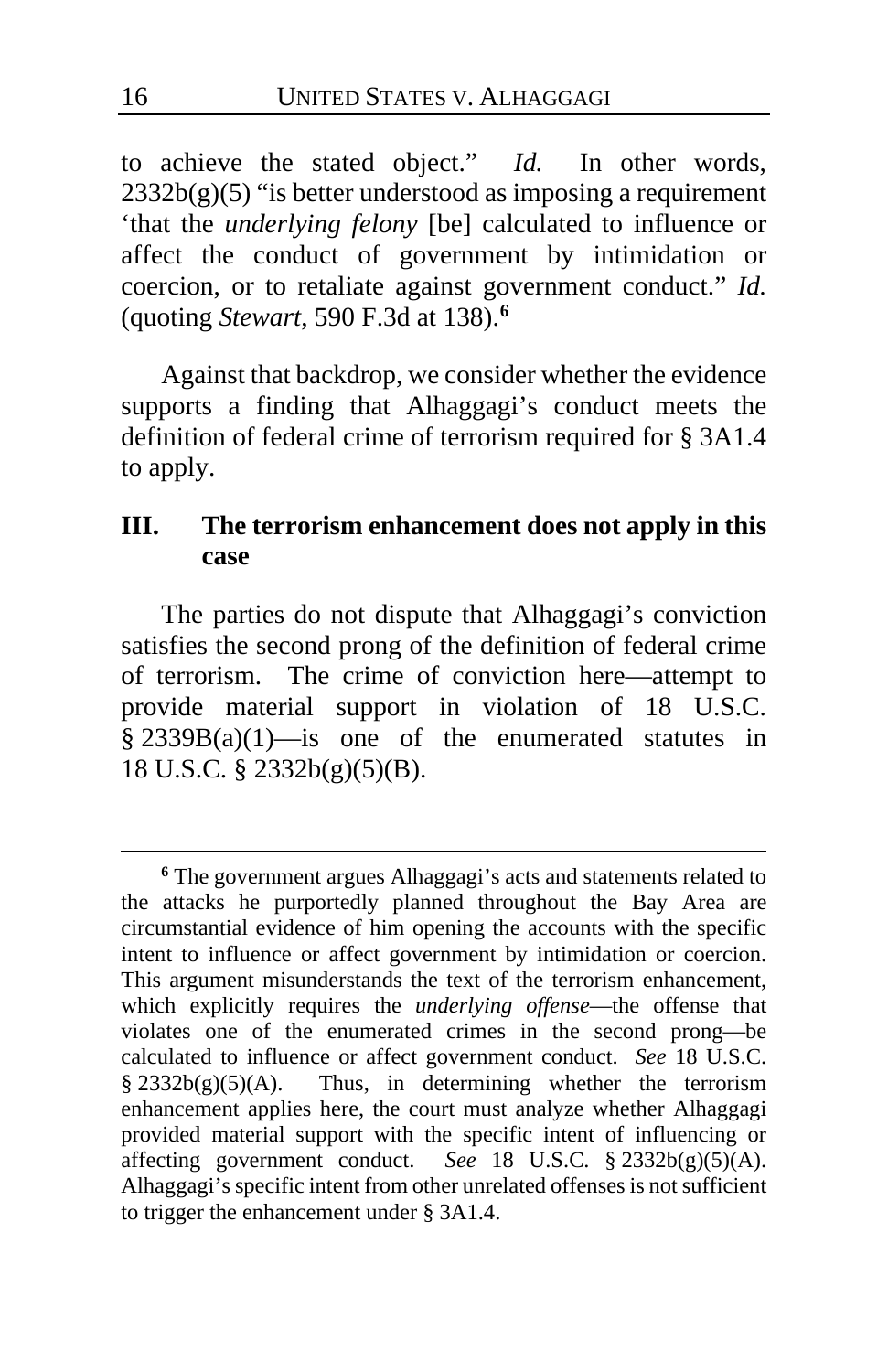The remaining question is whether Alhaggagi's conduct satisfies the first prong: whether his attempt to provide material support to a terrorist organization by opening social media accounts was "calculated to influence or affect the conduct of government by intimidation or coercion, or to retaliate against government conduct." 18 U.S.C.  $§$  2332b(g)(5)(A). The parties agree it was the government's burden to prove that element by clear and convincing evidence, because application of the enhancement here increased the guidelines range from a low end of 51 months to a low end of 324 months, an increase of over 22 years. *See United States v. Jordan*, 256 F.3d 922, 926 (9th Cir. 2001).

Alhaggagi contends the district court erred in applying the terrorism enhancement because it centered its analysis on ISIS, not on Alhaggagi's conduct or mental state. The enhancement, Alhaggagi argues, specifically requires the district court to consider the latter, whereas the offense itself implicates the former. Alhaggagi concludes that because the district court failed to determine whether he knew how the accounts he opened were to be used, it could not find that he specifically intended that the accounts be used to coerce or intimidate a government. We agree.

# **A. Calculated to influence or affect the conduct of government by intimidation or coercion**

Alhaggagi opened six social media accounts on two occasions for people he understood to be ISIS sympathizers. The district court concluded that this conduct was calculated to influence or affect government conduct by intimidation or coercion because Alhaggagi knew he was providing support to ISIS sympathizers and he knew that ISIS is a terrorist organization.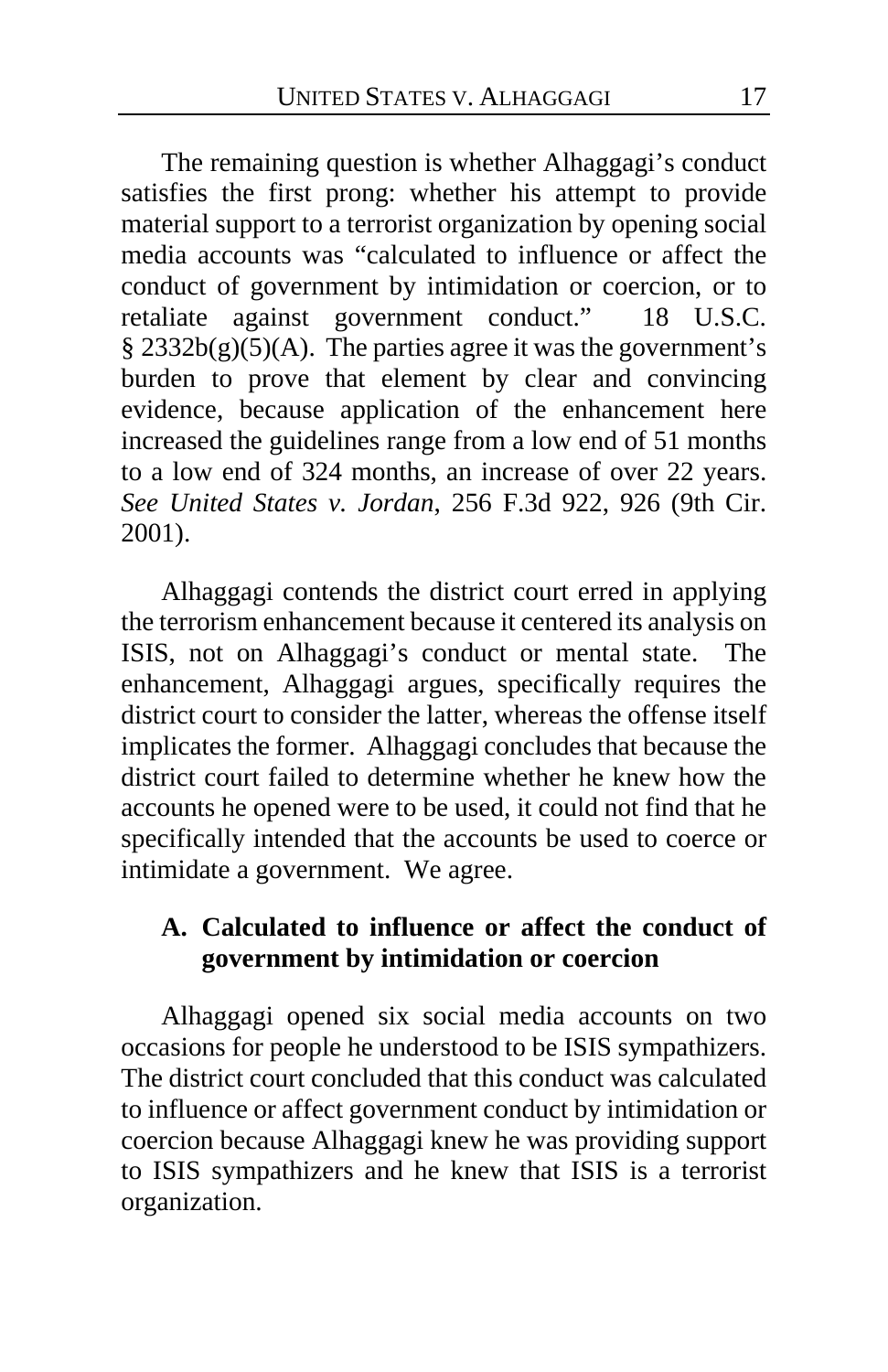The district court's logic holds true in the broadest sense—any support given to a terrorist organization ultimately inures to the benefit of its terrorist purposes. *See Holder v. Humanitarian Law Project*, 561 U.S. 1, 29 (2010). This reasoning, however, misses the mark in the context of the terrorism enhancement because it fails to properly differentiate between the intent required to sustain a material support conviction pursuant to 18 U.S.C. § 2339B(a)(1) and the intent required to trigger the terrorism enhancement pursuant to U.S.S.G. § 3A1.4. As explained above, the material support statute requires only that the defendant have "knowledge of the foreign group's designation as a terrorist organization or the group's commission of terrorist acts." *Id.*  at 12. Section 3A1.4, in contrast, requires the defendant's specific intent that the offense "influence or affect the conduct of government by intimidation or coercion." 18 U.S.C. § 2332b(g)(5)(A).

In cases involving violent acts of terrorism, specific intent is relatively easy to identify, either from the statements or admissions of the defendant or the nature of the offense.**[7](#page-17-0)**

<span id="page-17-0"></span>**<sup>7</sup>** *See, e.g.*, *United States v. Mandhai*, 375 F.3d 1243, 1247 (11th Cir. 2004) (upholding application of § 3A1.4 where the defendant "admitted he was planning to blow up electrical sites and then demand the release of Muslim prisoners and changes to the U.S. Middle East policy"); *United States v. McDavid*, 396 F. App'x 365, 372 (9th Cir. 2010) (terrorism enhancement applied for conspiring to bomb federal facilities where defendant and his co-conspirators "discussed a number of different ways to disrupt the government and the economy" and defendant "had clearly expressed his goals and objectives in disrupting the government"); *Wright*, 747 F.3d at 410 (terrorism enhancement applied for attempting to bomb a bridge); *United States v. Dye*, 538 F. App'x 654, 666 (6th Cir. 2013) (enhancement applied given "natural inference" that defendant intended to retaliate against court for charges pending against him when he firebombed the chambers of a judge presiding over those cases).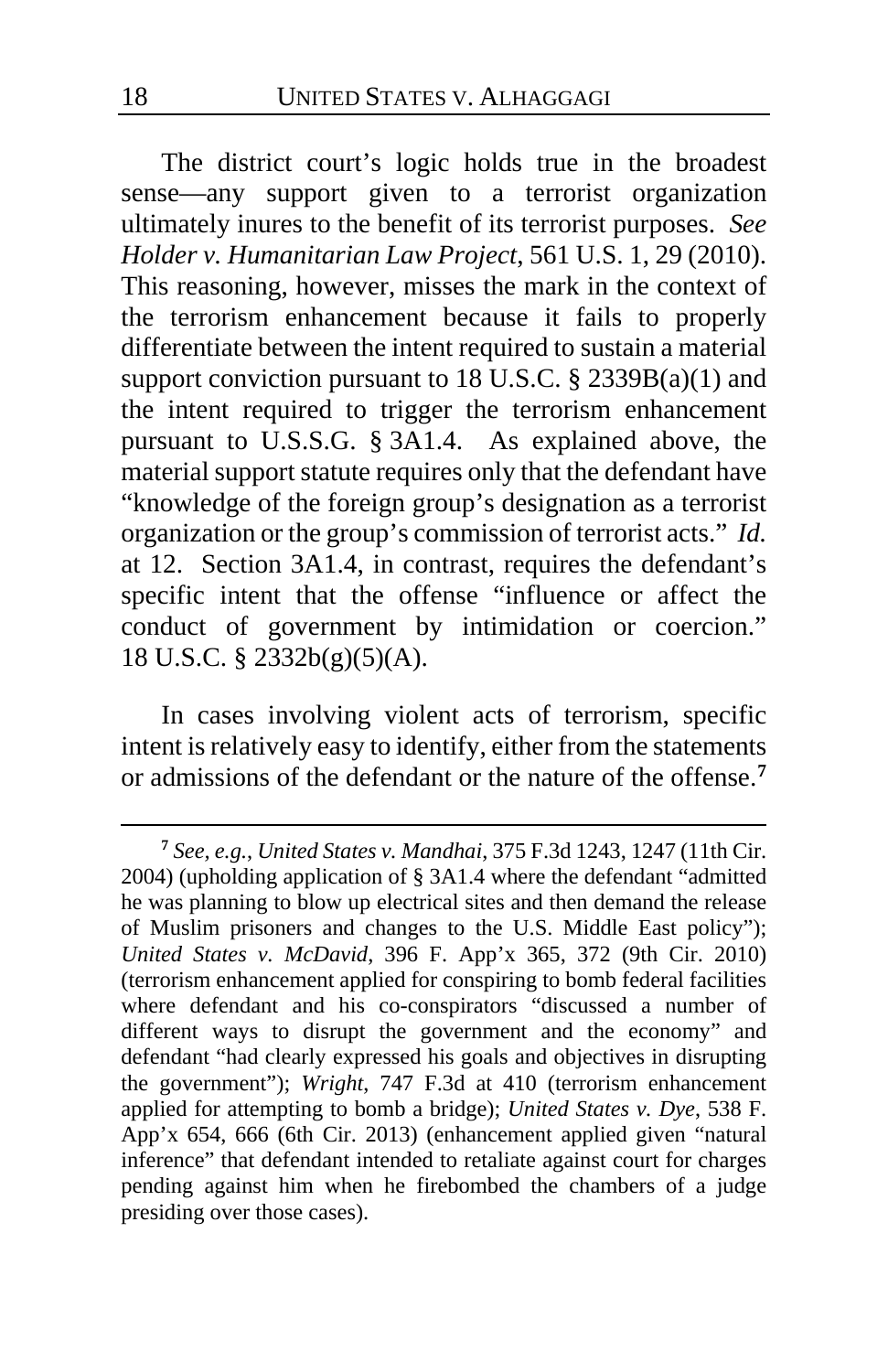But, where the conduct underlying the conviction does not involve violent terrorist acts, as is true in many material support cases, those "acts cannot, standing alone, support application of the terrorism enhancement." *Chandia I*, 514 F.3d at 376. In such cases, evidence beyond the facts underlying the offense conduct must reflect that the defendant had the enhancement's requisite intent.**[8](#page-18-0)**

The Second Circuit's decision in *United States v. Stewart* is instructive. 590 F.3d at 93. In *Stewart*, defendant Mohammed Yousry served as a translator between a convicted terrorist and his legal team. Some of these translated messages concerned the terrorist's support for the termination of a cease-fire and a return to violence between al-Gama'a, a terrorist organization in Egypt, and the Egyptian government. *Id.* at 103–07. Yousry was ultimately convicted of providing and concealing material support to that conspiracy in violation of 18 U.S.C. § 2339A. *Id.* at 108. The district court, however, did not apply the terrorism enhancement to Yousry's conviction, finding that "he did not act with the requisite state of mind." *Id.* at 136. On appeal, the Second Circuit agreed. *Id.* at 136–37. The court held that, despite Yousry's proximity to the messaging

<span id="page-18-0"></span>**<sup>8</sup>** *Compare Mohamed*, 757 F.3d at 760 (enhancement applied to conviction for conspiracy to provide material support to terrorists in violation 18 U.S.C.  $\hat{\S}$  2339A(a) where defendant assisted men who were traveling to Somalia "so that the men could fight against Ethiopian troops who were in Somalia assisting the internationally-recognized Transitional Federal Government"), *with United States v. Arnaout*, 431 F.3d 994, 997–98, 1002 (7th Cir. 2005) (enhancement did not apply to conviction of a charity director who used donated funds to provide supplies to Bosnian and Chechen soldiers, given that there was no evidence defendant "intended the donated boots, uniforms, blankets, tents, X-ray machine, ambulances, nylon or walkie talkies to be used to promote a federal crime of terrorism").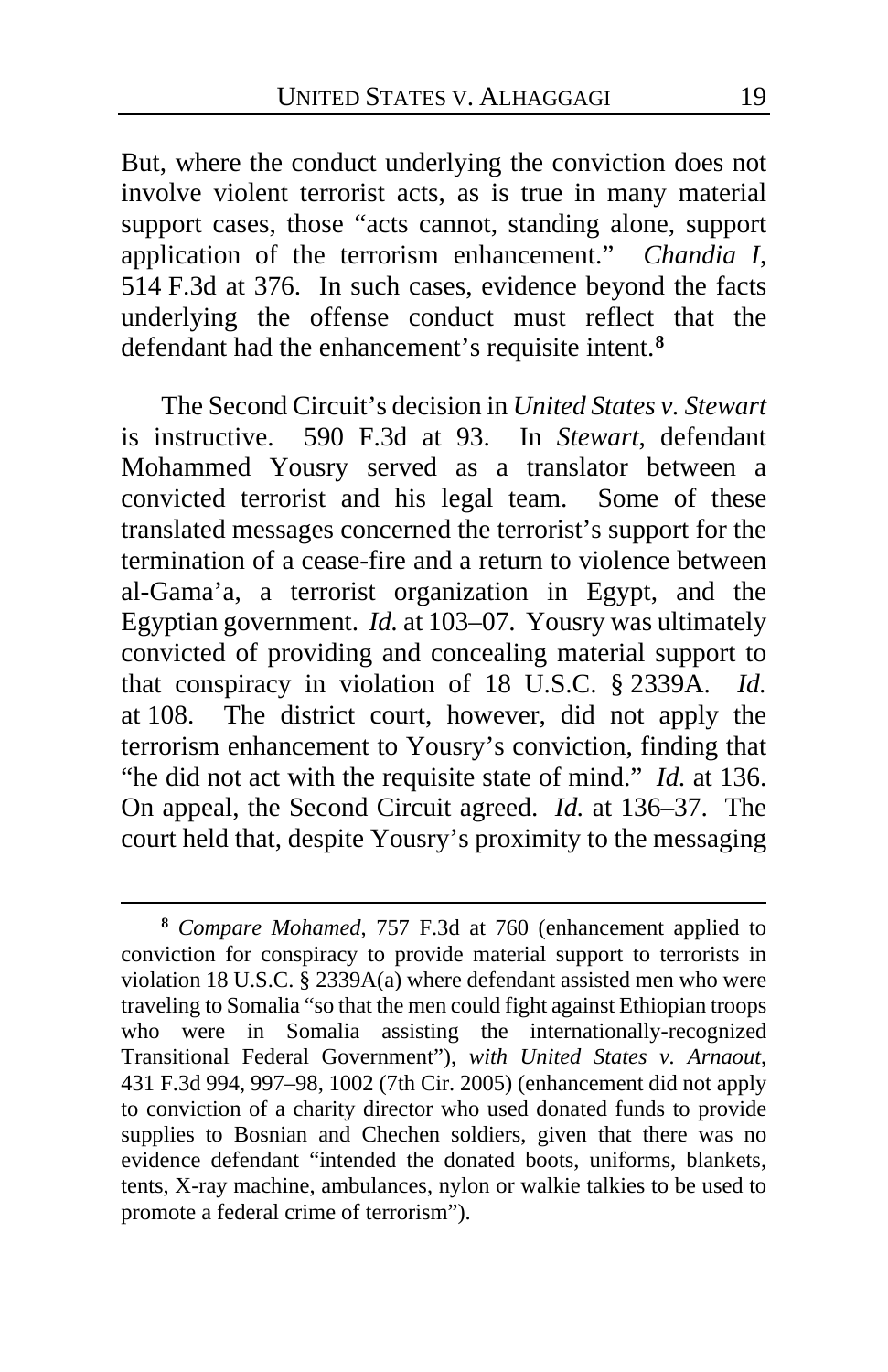scheme and the scheme's role in benefiting al-Gama'a, the government failed to show that Yousry sought to influence or affect the conduct of government. *Id.* at 138.

Similarly, Alhaggagi's actions—even though the social media accounts inured to the benefit of ISIS and its terrorist purpose in the long run—are not accompanied by the necessary mental state to trigger the enhancement. The district court abused its discretion in concluding otherwise.

The district court's conclusion rests on the erroneous assumption that in opening the social media accounts for ISIS, Alhaggagi necessarily understood the purpose of the accounts was "to bolster support for ISIS's terrorist attacks on government and to recruit adherents."**[9](#page-19-0)** Unlike conspiring to bomb a federal facility, planning to blow up electrical sites, attempting to bomb a bridge, or firebombing a courthouse—all of which have triggered the enhancement opening a social media account does not inherently or unequivocally constitute conduct motivated to "affect or influence" a "government by intimidation or coercion." 18 U.S.C. §  $2332b(g)(5)(A)$ . In other words, one can open a social media account for a terrorist organization without knowing how that account will be used; whereas it is difficult to imagine someone bombing a government building without knowing that bombing would influence or affect government conduct. The district court's "cause and effect" reasoning is insufficient because the cause—opening social media accounts—and the effect—influencing government conduct by intimidation or coercion—are much

<span id="page-19-0"></span>**<sup>9</sup>** The government makes a similar argument for the first time on appeal, that "[a]iding ISIL's social media operation is, in and of itself, an act calculated to influence or affect the conduct of government through intimidation or coercion."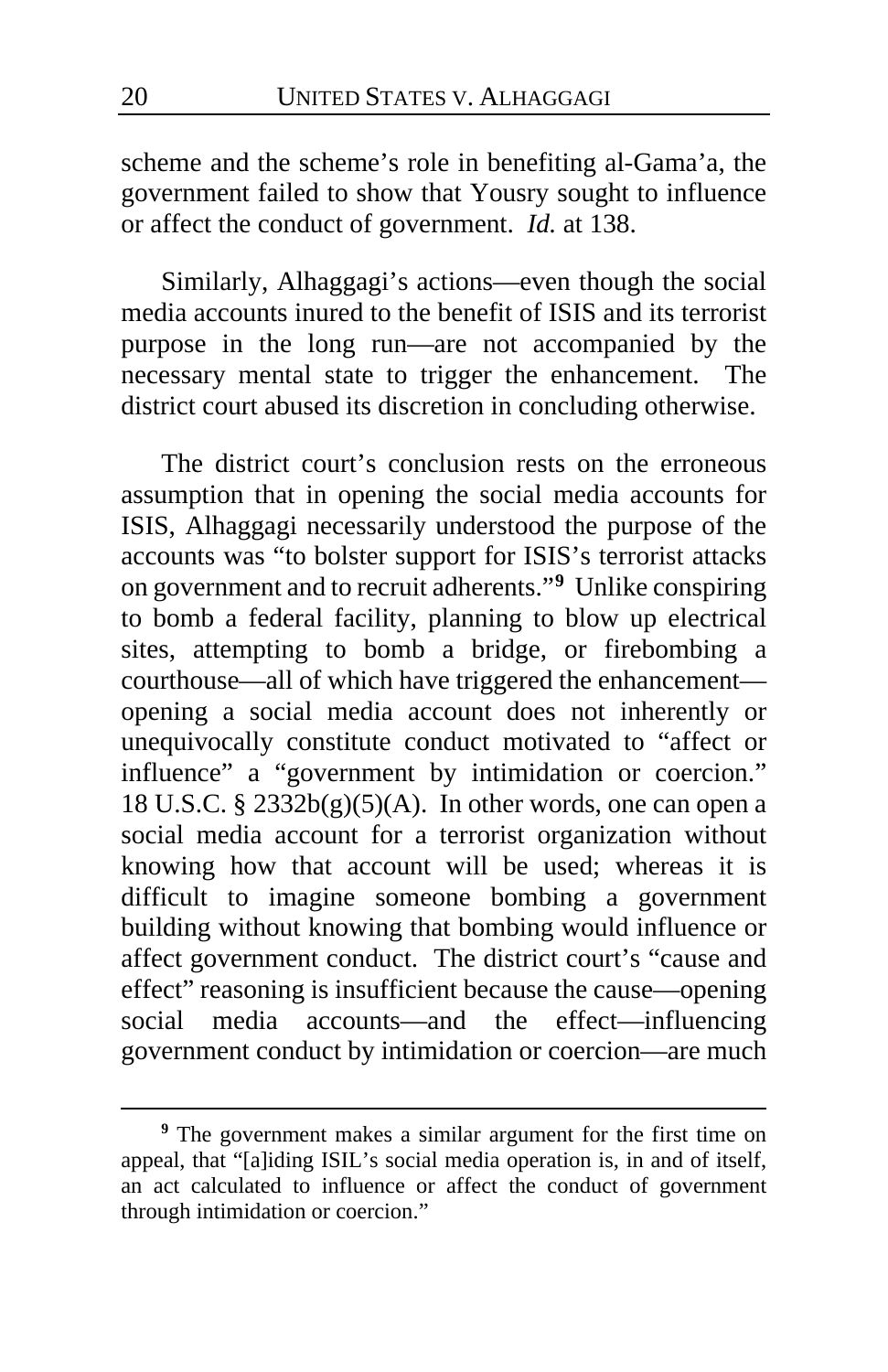too attenuated to warrant the automatic triggering of the enhancement. Instead, to properly apply the enhancement, the district court had to determine that Alhaggagi knew the accounts were to be used to intimidate or coerce government conduct. *See Awan*, 607 F.3d at 317–18; *Chandia I*, 514 F.3d at 376.

The district court did not make sufficient factual findings concerning Alhaggagi's knowledge of how the accounts he opened were to be used. Although Alhaggagi participated in a chatroom replete with posts praising ISIS, denouncing the United States, and planning "to kindle strife and chaos" in the United States through Twitter, there is no evidence that Alhaggagi saw those posts, opened the accounts because of those posts, or had contact with the authors of the posts. Furthermore, Alhaggagi himself did not post to the social media accounts, he did not control how those accounts would be used, and his statements contemporaneous to the opening of the accounts demonstrate that he did *not* know how the accounts would be used. (Muharib: "I think you read about the [social media campaign] that I want, brother." Alhaggagi: "No, I did not read about it."). While he expressed his support for ISIS in conversations about creating the account, he did not indicate that he hoped or intended that those accounts would be used to spread any specific type of content. *See Awan*, 607 F.3d at 317 ("'Calculation' is concerned with the object that the actor seeks to achieve through planning or contrivance.").**[10](#page-20-0)**

<span id="page-20-0"></span>**<sup>10</sup>** Alhaggagi's case is therefore distinguishable from the cases on which the government relies, where the evidence underlying the offenses includes defendants' statements specifically demonstrating the intent to intimidate and coerce government conduct. *See United States v. Ali*, 799 F.3d 1008, 1016, 1031–32 (8th Cir. 2015) (material support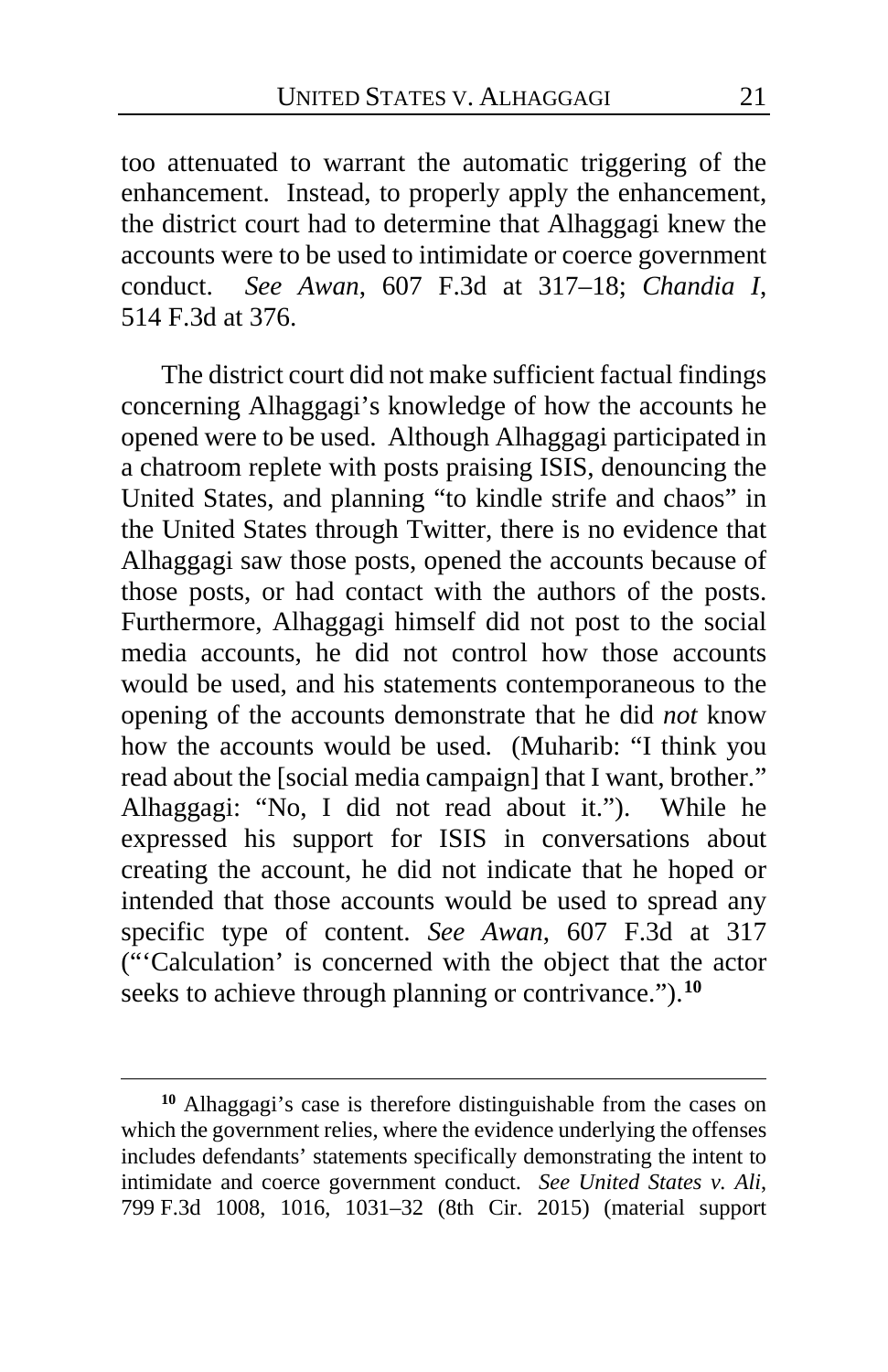### **B. Calculated to retaliate against government conduct**

Alhaggagi further disputes the district court's conclusion that in opening the social media accounts, he had the specific intent to retaliate against government conduct.

Cases applying the retaliation prong rely on evidence that the defendant intended to respond to specific government action. For example, in *United States v. Van Haften*, the defendant, a registered sex offender, was apprehended while travelling to Turkey to try to join ISIS. 881 F.3d 543 (7th Cir. 2018). His Facebook posts and notes reflected his belief that the United States government had ruined his life by placing him on the sex offender registry. *Id.* at 544–45. The district court concluded that he "sought to join ISIS, at least in part, because he wanted to retaliate against the government for its treatment of Muslims in general and specifically for its treatment of [the defendant]

conviction for sending money to al Shabaab in Somalia triggered terrorism enhancement where al Shabaab leaders directly communicated to defendants about victorious battles and suicide bombings, defendants vocally supported and expressed gratitude for al Shabaab's antigovernment effort, and defendants raised funds to support that effort); *United States v. Chandia* (*Chandia II*), 675 F.3d 329, 332, 334 (4th Cir. 2012) (enhancement applied to material support conviction where defendant assisted a known leader of LET by helping secure equipment for LET, assisting the leader "in shipping paintballs to Pakistan for LET use in military training operations," and discussing "the training that occurred at the LET camp and [the necessary] clothing"); *United States v. El-Mezain*, 664 F.3d 467, 485, 487, 571 (5th Cir. 2011) (enhancement applied to material support conviction of officers and directors of fundraising arm of Hamas where defendants' statements in organization meetings "demonstrated the defendants' support for Hamas's goal of disrupting the Oslo accords and the peace process, as well as their agreement with Hamas's goals of fighting Israel").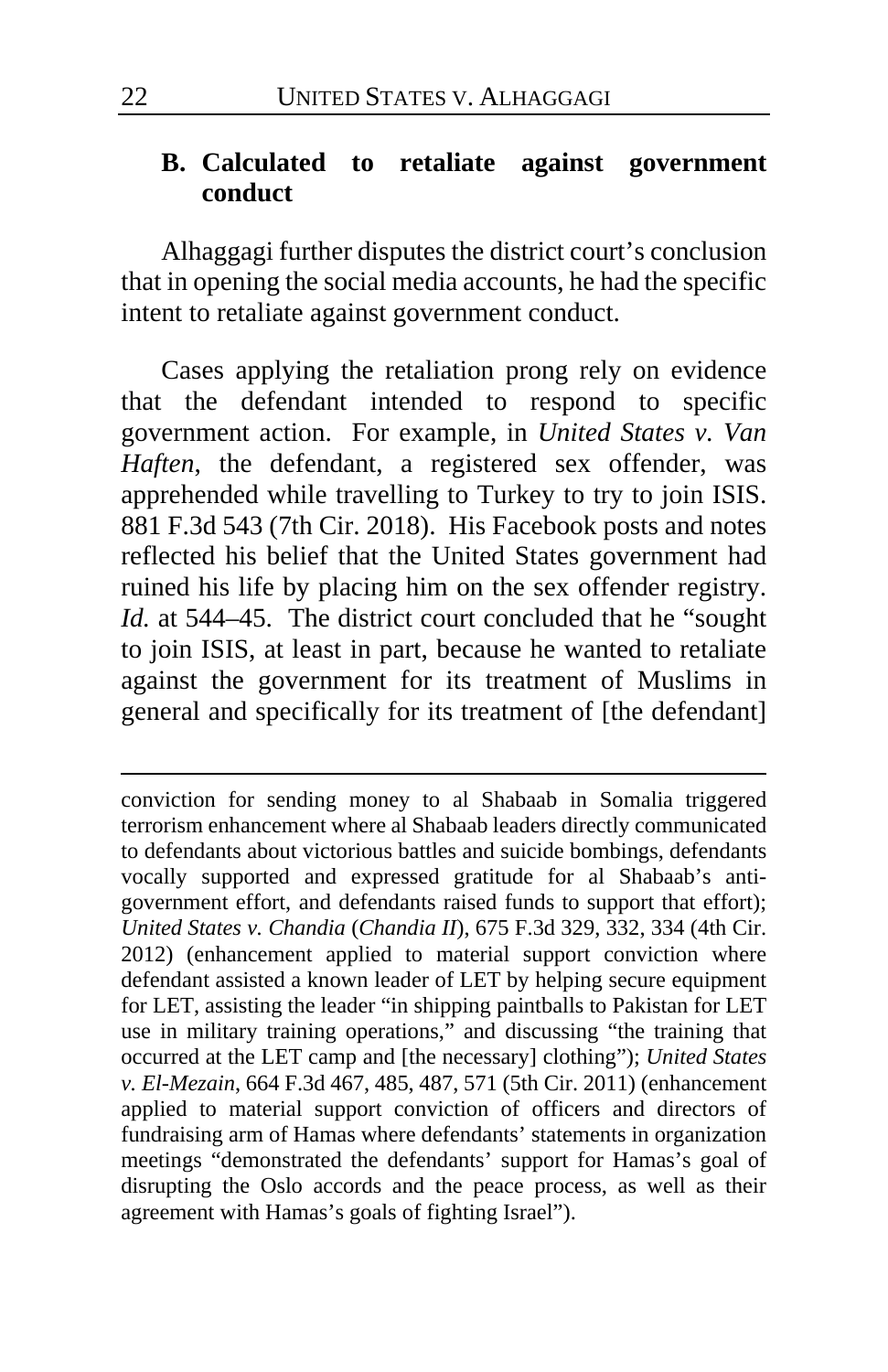as a designated sex offender." *Id.* at 544. *See also United States v. Salim*, 549 F.3d 67, 76–77 (2d Cir. 2008) (finding the retaliation prong satisfied where the defendant's attack "was in retaliation for judicial conduct denying [the dlefendant's applications or substitution of counsel"); *United States v. Abu Khatallah*, 314 F. Supp. 3d 179, 198 (D.D.C. 2018) (finding that the defendant "joined the attack [on the U.S. Special Mission in Benghazi] in order to retaliate against the U.S. government for its presence in Libya.").

Here, the district court relied on "essentially the same reasons" that it found supported the "influence or affect" prong to find the retaliation prong satisfied. The court reasoned that retaliation against government conduct is a "central features of ISIS," is "a central feature of the propaganda ISIS distributes through social media," and was "a theme in the chatroom Defendant frequented." The court thus concluded that opening social media accounts for ISIS to be used to "spread[] information sympathetic to ISIS[,] strengthens ISIS and recruits adherents to ISIS, which leads to retaliation against governments with acts of terror."

While providing support to terrorist groups inevitably strengthens their ability to retaliate against government conduct, it is not enough that such support will generally "lead[] to" more acts of terrorism. That reasoning does not distinguish between conduct that satisfies the material support statute and the specific intent required to establish calculated retaliation for purposes of the terrorism enhancement. We instead look to whether the offense itself is "calculated . . . to retaliate against government conduct." 18 U.S.C. § 2332b(g)(5)(A).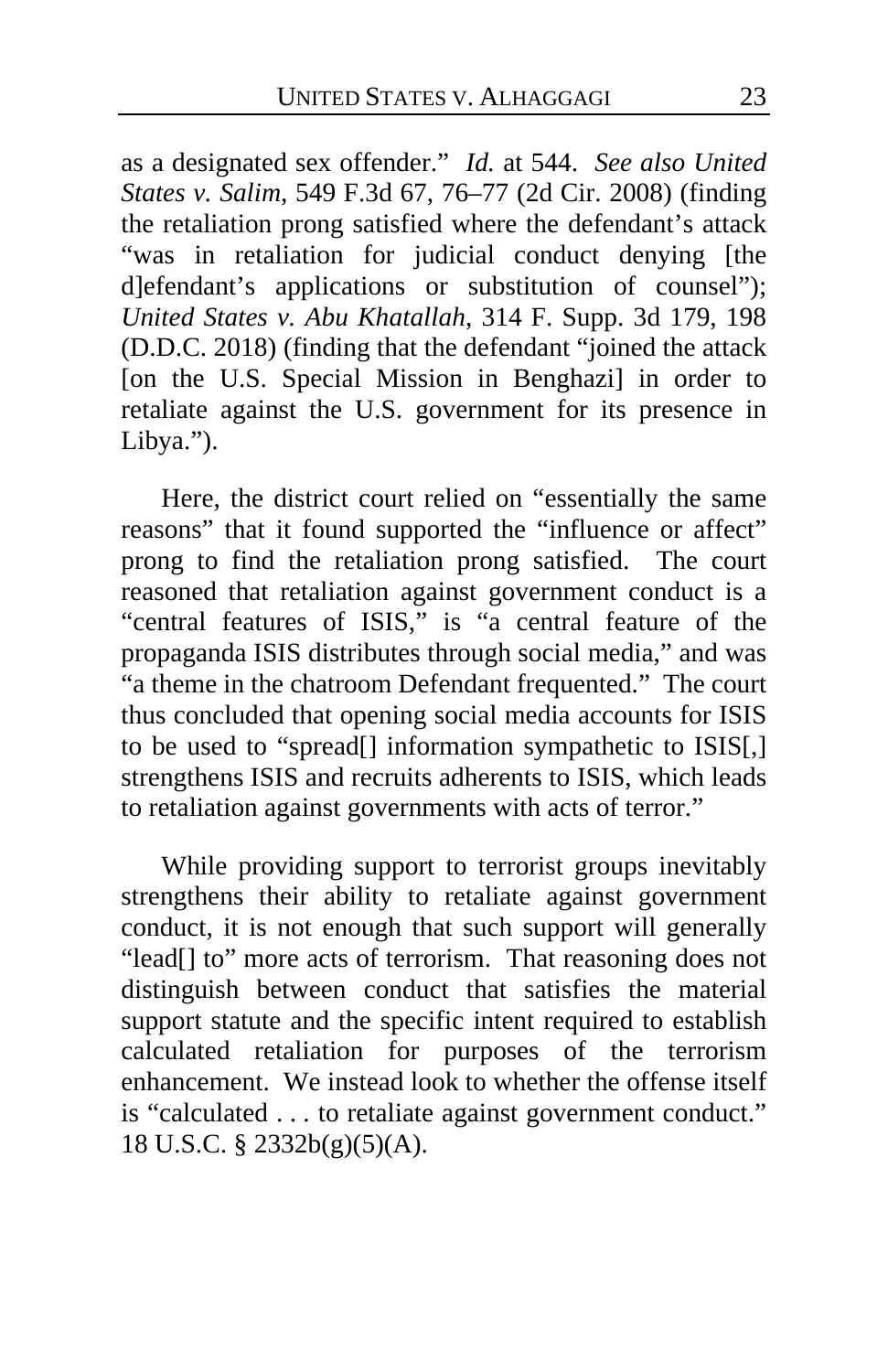Thus, for the reasons explained above, the district court abused its discretion by failing to find Alhaggagi committed the underlying offense with the specific intent to retaliate against government conduct. Specifically, the district court did not find sufficient facts to indicate that Alhaggagi's opening of social media accounts was intended to retaliate against government conduct. The district court did not find that Alhaggagi harbored retaliatory intent against any particular government, or that he posted retaliatory messages from the social media accounts he created, that he had a particular purpose in mind as to how the accounts would be used, or that he knew how ISIS sympathizers would use them. The district court's reasoning instead focused on ISIS's conduct, and that retaliation was a theme in the chatroom Alhaggagi visited. Generally assisting a terrorist organization with social media does not necessarily demonstrate an intention that the accounts are to be used to retaliate against a government, and there is no evidence that Alhaggagi sought revenge on any particular government or for any specific government conduct. We therefore conclude that clear and convincing evidence does not establish Alhaggagi opened social media accounts calculating that they would be used to retaliate against government action, and the district court erred by applying the sentencing enhancement.

### **CONCLUSION**

We conclude that the district court abused its discretion in applying the terrorism enhancement to Alhaggagi's sentence. We vacate Alhaggagi's sentence and remand for resentencing.

# **VACATED AND REMANDED.**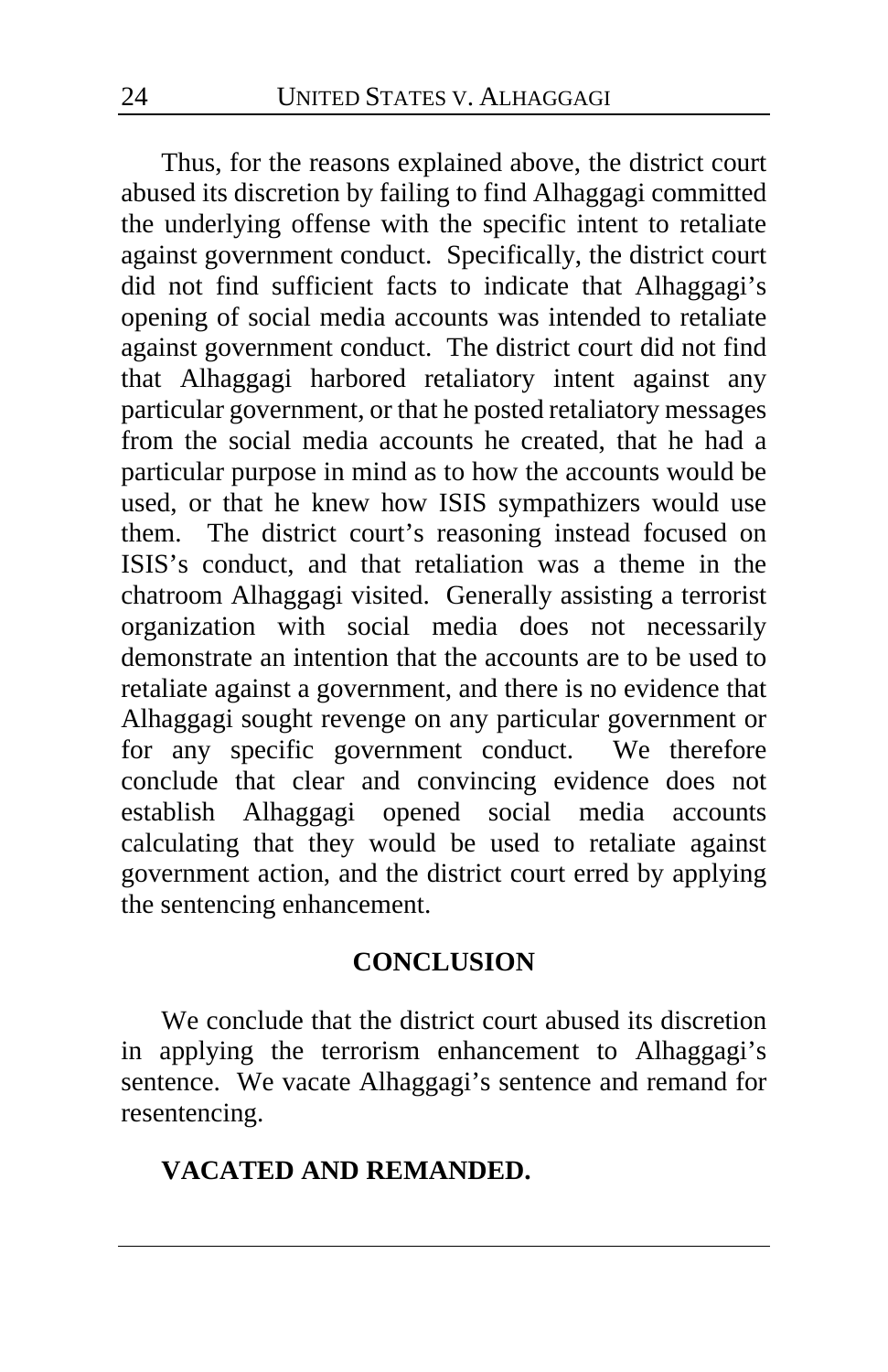HURWITZ, Circuit Judge, dissenting:

In light of the evidence, the district court did not abuse its discretion in applying the terrorism enhancement to Amer Alhaggagi's sentence. I therefore respectfully dissent.

#### **I**

The terrorism enhancement in the Sentencing Guidelines applies to a "felony that involved, or was intended to promote, a federal crime of terrorism." U.S.S.G. § 3A1.4. A federal crime of terrorism is defined in relevant part in 18 U.S.C.  $\S$  2332b(g)(5) as an enumerated offense "calculated to influence or affect the conduct of government by intimidation or coercion." Alhaggagi was convicted of an enumerated offense, attempting to provide material support to a terrorist organization. See 18 U.S.C. support to a terrorist organization.  $\S$  2332b(g)(5)(B)(i). Thus, the critical issue is whether he committed that offense with the specific intent to achieve one of the objectives stated in § 2332b(g)(5)(A). *See United States v. Awan*, 607 F.3d 306, 317 (2d Cir. 2010).

The district court found that the government met its burden of proving that intent by clear and convincing evidence. We review the district court's factual findings for clear error and its application of the Guidelines to those facts for abuse of discretion. *United States v. George*, 949 F.3d 1181, 1184 (9th Cir. 2020). Applying this highly deferential standard of review, I cannot find that the district court erred.

#### **II**

#### **A**

Alhaggagi came to the attention of the FBI in July 2016 after posting in a private chatroom about acquiring weapons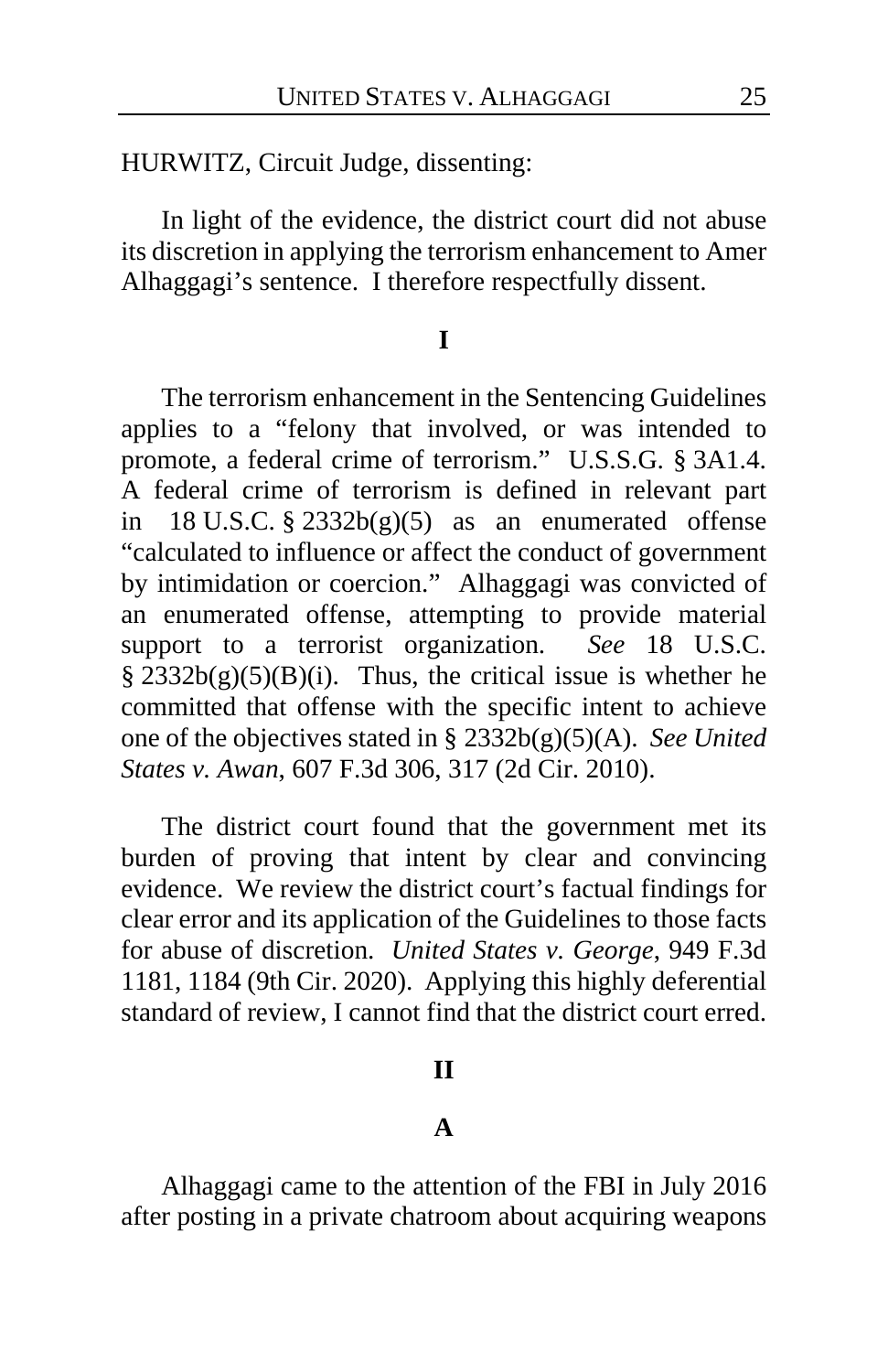from an individual associated with ISIS. Over the next week, Alhaggagi engaged in several conversations with an FBI source. Alhaggagi initially urged the source to travel with him to Syria to join ISIS, but eventually focused on plans for terrorist attacks in the Bay Area. These plans included detonating bombs at crowded locations, setting fire to the Berkeley Hills, and distributing strychnine-laced cocaine in San Francisco nightclubs. After the source offered to introduce Alhaggagi to a purported ISIS sympathizer who was in fact an undercover FBI agent, Alhaggagi eagerly agreed to a meeting.

During his first meeting with the undercover agent, Alhaggagi discussed the logistics of his planned attacks in detail, expressing interest in the agent's supposed bombmaking experience. Alhaggagi showed the undercover agent a fake credit card he claimed to have used to order strychnine and a fake driver's license he planned to use to rent a locker to store materials in preparation for the attacks. As the two explored Berkeley in the agent's car, Alhaggagi identified various locations he wanted to attack. Alhaggagi hoped that his attacks would "make it to the point where every American here . . . thinks twice or three times before he leaves his home."

About a week later, Alhaggagi met the undercover agent to inspect a storage locker. Alhaggagi detailed the steps he had taken to carry out the attacks since the previous meeting. Alhaggagi claimed, for example, he had obtained cocaine, identified AT&T Park as a possible attack location because it was always crowded, and researched cell phone detonators, car bombs, and backpack bombs because they offered the best opportunity to escape. Alhaggagi volunteered to collect supplies for the attacks and bring them to the storage locker. Alhaggagi then marveled at the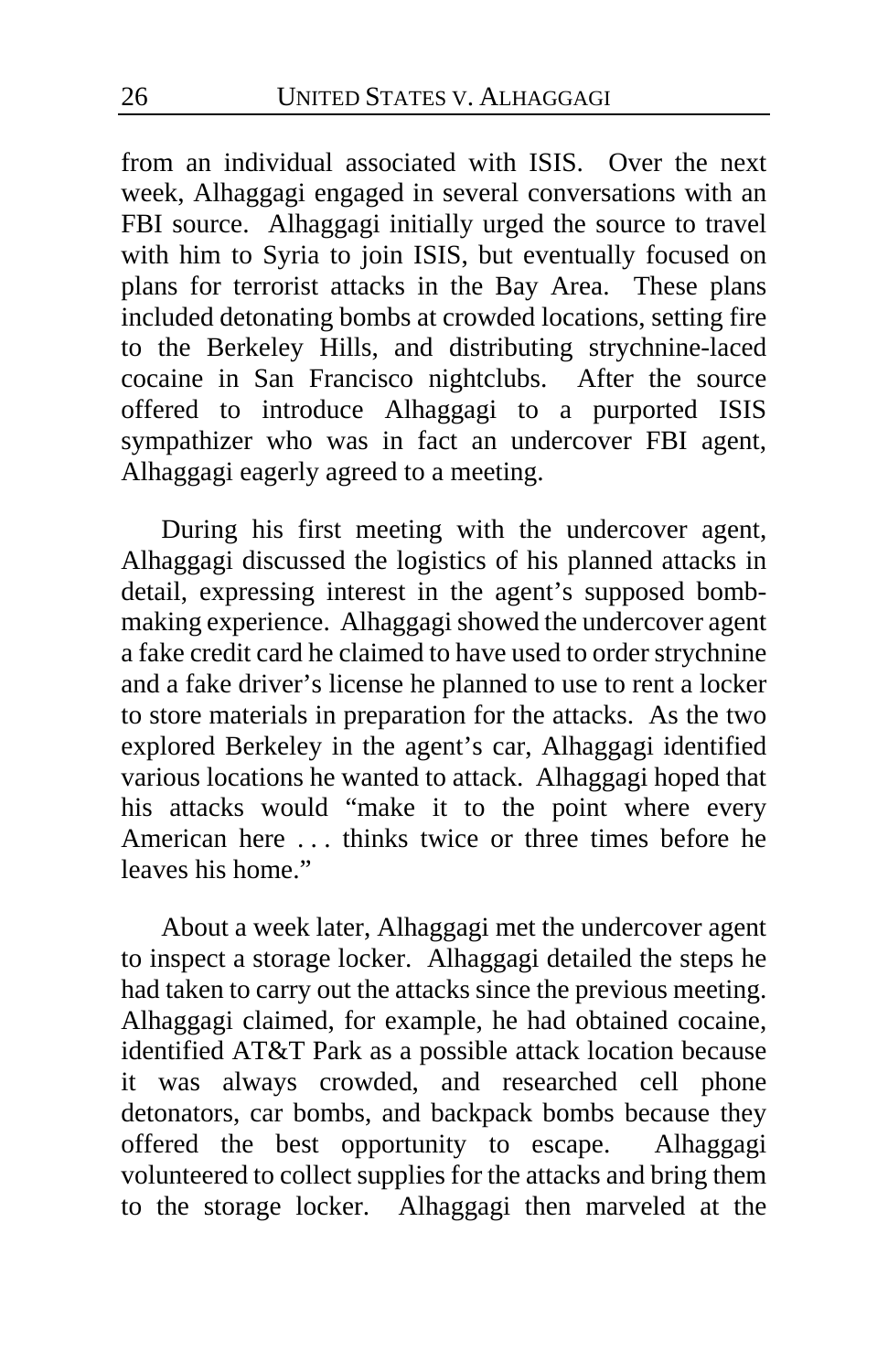possibility that "the whole state would shut down," claiming that they would be responsible for "the biggest attack . . . in America since Pearl Harbor."

The undercover agent subsequently met with Alhaggagi once again to visit the storage locker. On the drive there, Alhaggagi described a plan for a coordinated attack in which he would park a car bomb outside a San Francisco nightclub and then place backpack bombs throughout the East Bay. When the two arrived at the storage locker, the undercover agent showed Alhaggagi several barrels containing mock explosives; Alhaggagi responded with excitement. Alhaggagi told the undercover agent that he wanted to match the death toll of the September 11 attacks.

Alhaggagi broke off contact with the undercover agent and the FBI source in mid-August 2016 after concluding that the undercover agent worked for the government. But, Alhaggagi continued to engage in illegal activity until his arrest in November 2016. During a search of his residence, the government discovered an SD card, which contained a suicide note detailing attack plans virtually identical to those previously shared. The government also discovered dozens of encrypted messages in which Alhaggagi volunteered to open social media and email accounts for members of ISIS. On Alhaggagi's electronic devices, the government found an ISIS-produced bomb-making manual that had last been accessed only a few days before Alhaggagi's arrest, research on strychnine, an ISIS propaganda magazine, and a video of Alhaggagi speaking while recording a car burning on the side of a highway. In the video, Alhaggagi issued a warning to all Americans, claiming he had killed a police officer and set fire to the officer's vehicle as part of a soldier's mission on behalf of ISIS.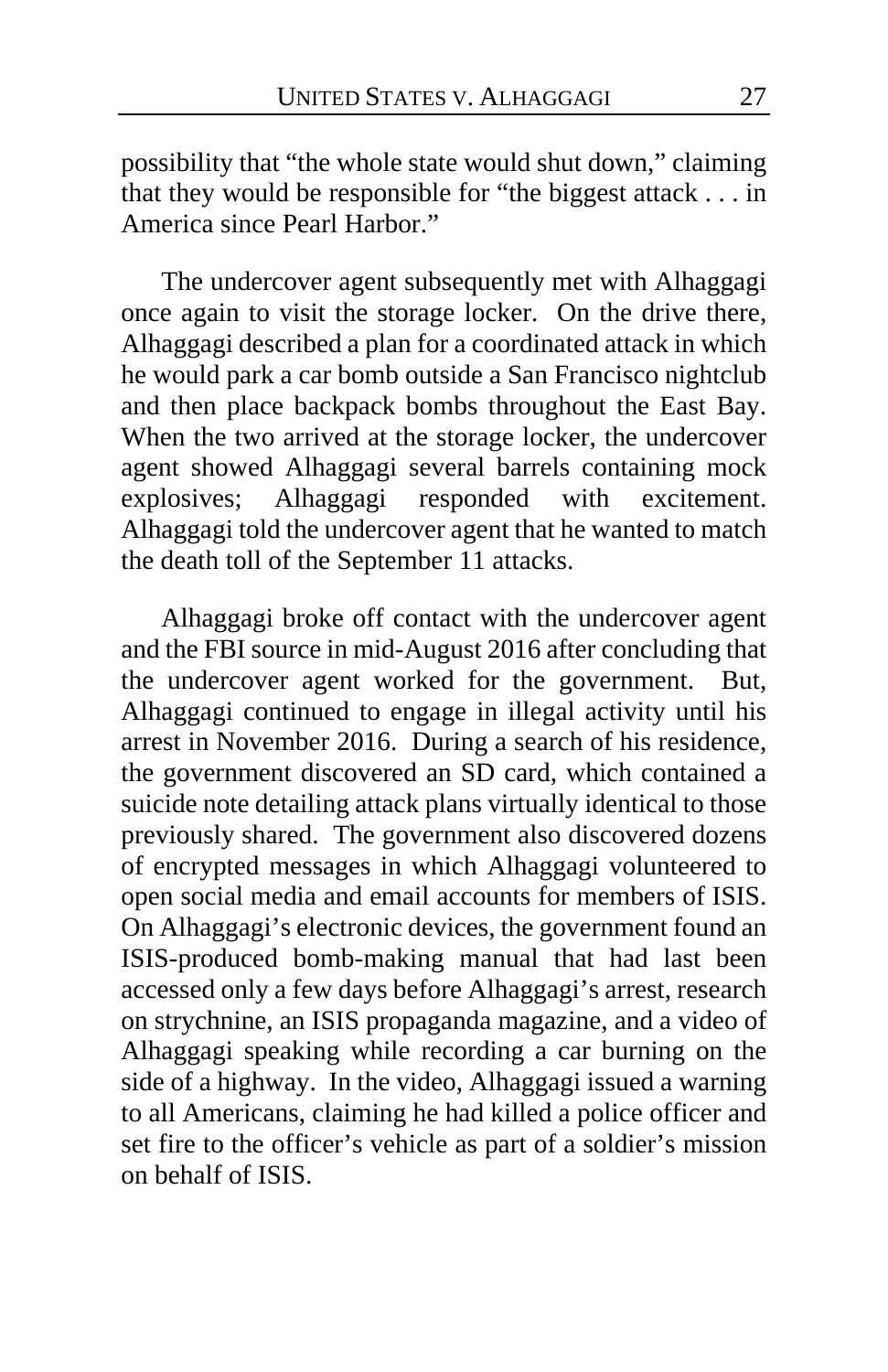#### **B**

After Alhaggagi pleaded guilty, the district court held a two-day evidentiary sentencing hearing. Although Alhaggagi claimed he never seriously intended to commit acts of terrorism, the court found to the contrary, citing his extensive preparations to carry out the planned attacks. The court also observed that Alhaggagi's statements to the undercover officer and constant references to his violent plans evidence "a total lack of empathy." The district court therefore applied the terrorism enhancement.

The district court later issued a written order explaining its decision. The court incorporated its remarks from sentencing about Alhaggagi's "dangerousness and stark lack of empathy for the people of his community, as well as his understanding of ISIS." Addressing the provision of social media and email accounts (the offense conduct), the court observed that Alhaggagi had admitted to creating these accounts for members of ISIS who had approached him after he posted pro-ISIS messages in an ISIS chatroom. The court concluded that the offense conduct was consistent with Alhaggagi's support of ISIS, including its aims of intimidating and retaliating against hostile governments.

### **III**

Because the issue of intent is highly fact specific, we must view the record cumulatively and with significant deference to the district court. *See, e.g.*, *United States v. Stafford*, 782 F.3d 786, 792 (6th Cir. 2015); *United States v. Siddiqui*, 699 F.3d 690, 709 & n.14 (2d Cir. 2012). "A district court need not wait for the defendant to confess a specific intent to influence the government. The court can find this intent based on circumstantial evidence and reasonable inferences from the facts presented." *United*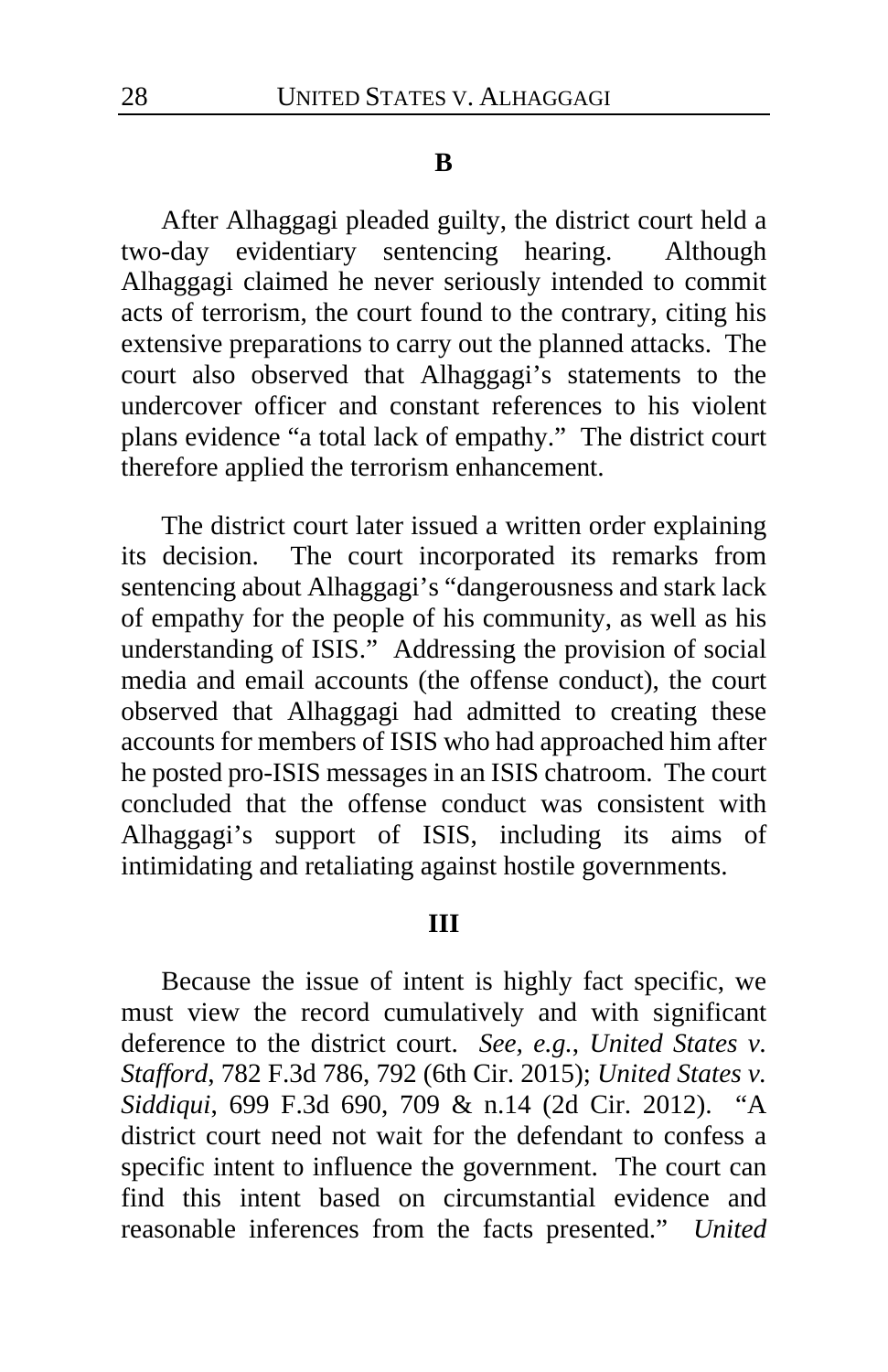*States v. Wright*, 747 F.3d 399, 419 (6th Cir. 2014). The cases therefore focus on the defendant's support of the terrorist organization and awareness that the offense conduct works in furtherance of the organization's goals. *See, e.g.*, *United States v. Ali*, 799 F.3d 1008, 1031–32 (8th Cir. 2015); *Wright*, 747 F.3d at 419; *United States v. Hassan*, 742 F.3d 104, 149–50 (4th Cir. 2014); *United States v. El-Mezain*, 664 F.3d 467, 571 (5th Cir. 2011); *Awan*, 607 F.3d at 317– 18.

There was ample evidence from which the district court could conclude that Alhaggagi intended to support ISIS's terrorist activities. Alhaggagi initially tried to recruit the FBI source to travel with him to fight on behalf of ISIS. After abandoning that idea, Alhaggagi repeatedly shared a set of plans for terrorist attacks in the Bay Area. Alhaggagi stated that the planned attacks were designed to instill fear in Americans, and cause drastic government reaction. Alhaggagi also possessed a myriad of ISIS-related material, including an ISIS-produced bomb-making manual and a video in which he pledged to fight Americans on behalf of ISIS. In light of the steps taken to carry out the planned attacks, the district court did not clearly err in rejecting Alhaggagi's contention that he never seriously aligned himself with ISIS<sup>[1](#page-28-0)</sup>

<span id="page-28-0"></span>**<sup>1</sup>** Even assuming that Alhaggagi's views were in some respect inconsistent with ISIS's ideology, that does not preclude a finding that he supported the organization. *See United States v. Van Haften*, 881 F.3d 543, 544–45 (7th Cir. 2018); *see also United States v. Young*, 916 F.3d 368, 378–79 (4th Cir. 2019) ("Other circuits have recognized that seemingly inconsistent belief in a terrorist group's ideology does not preclude a finding by a court that a defendant either supported that group in a criminal fashion or was predisposed to do so.").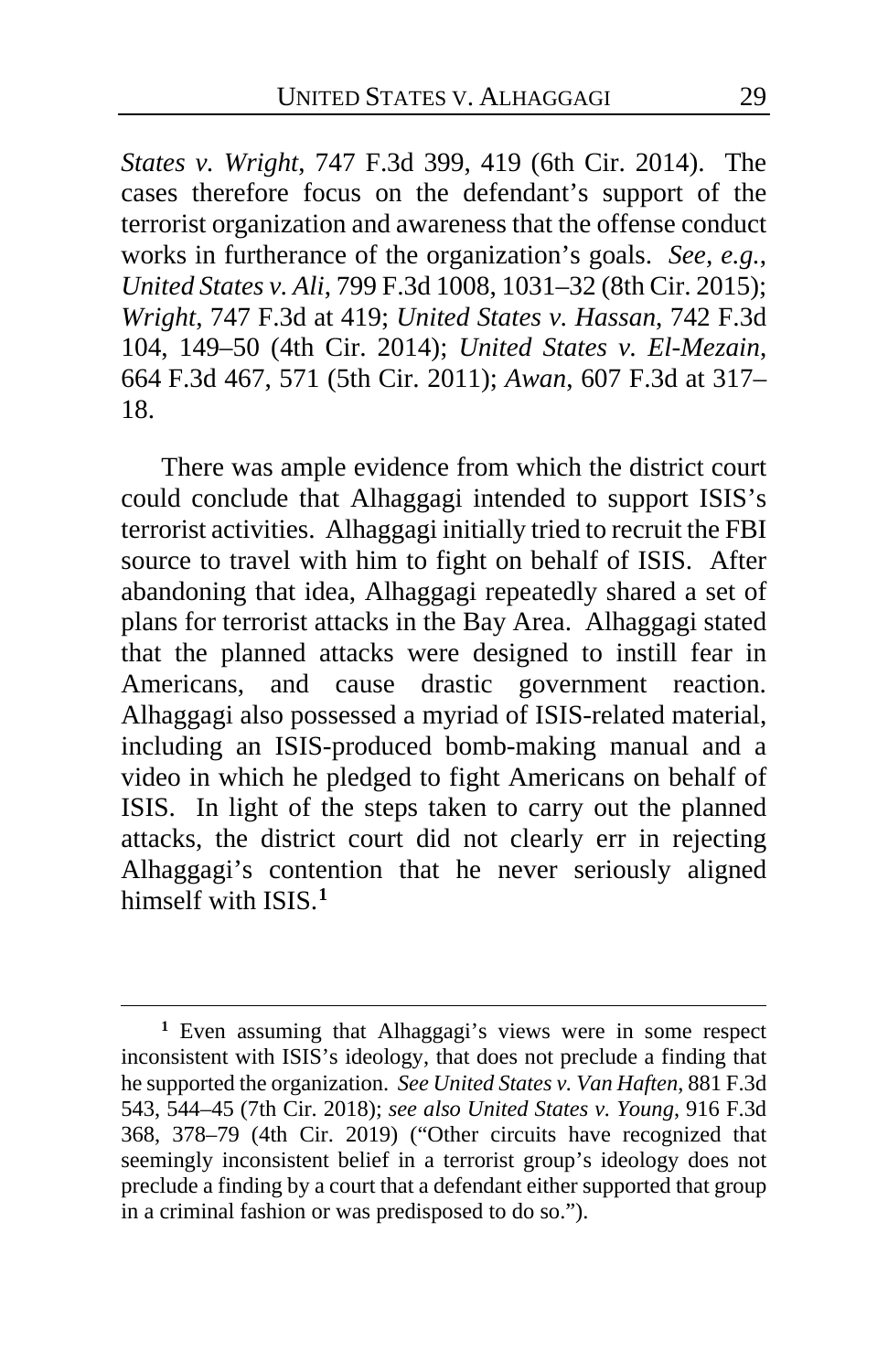The district court also reasonably inferred that Alhaggagi knew that the social media and email accounts would be used to influence or affect the conduct of government. *See Awan*, 607 F.3d at 317–18. In the factual basis for his plea, Alhaggagi explained that he was contacted by two ISIS supporters to open those accounts after they saw him post pro-ISIS messages in an ISIS chatroom. Alhaggagi admitted that he believed that these individuals were ISIS supporters and "understood that these accounts might be used to disseminate statements sympathetic to ISIS." Other evidence revealed that Alhaggagi was familiar with ISIS propaganda, as he possessed an issue of ISIS's Dabiq magazine, which was replete with praise for ISIS's fight against foreign governments.**[2](#page-29-0)** Placed in context, the offense conduct was consistent with a larger pattern of behavior in which Alhaggagi supported the most violent aspects of ISIS's ideology.**[3](#page-29-1)**

I do not dispute that the district court could have reached a contrary conclusion on this record, but our job is limited even in cases involving heightened burdens of proof—to determining whether a reasonable trier of fact could have reached the conclusions at issue. *See United States v. Gasca-Ruiz*, 852 F.3d 1167, 1173 (9th Cir. 2017) (en banc).

<span id="page-29-0"></span>**<sup>2</sup>** Although Alhaggagi now argues that not all of ISIS's social media presence relates to its terrorist activity, none of the evidence he offers on appeal was before the district court. *See United States v. Geozos*, 870 F.3d 890, 895 (9th Cir. 2017) (explaining that we are typically limited to the evidence before the sentencing court).

<span id="page-29-1"></span>**<sup>3</sup>** Because there was sufficient evidence that Alhaggagi knew the aims of ISIS included influencing and affecting the conduct of the government by intimidation and coercion, I do not address the district court's conclusion that the offense conduct was also intended to retaliate against government conduct. *See* 18 U.S.C. § 2332b(g)(5)(A).